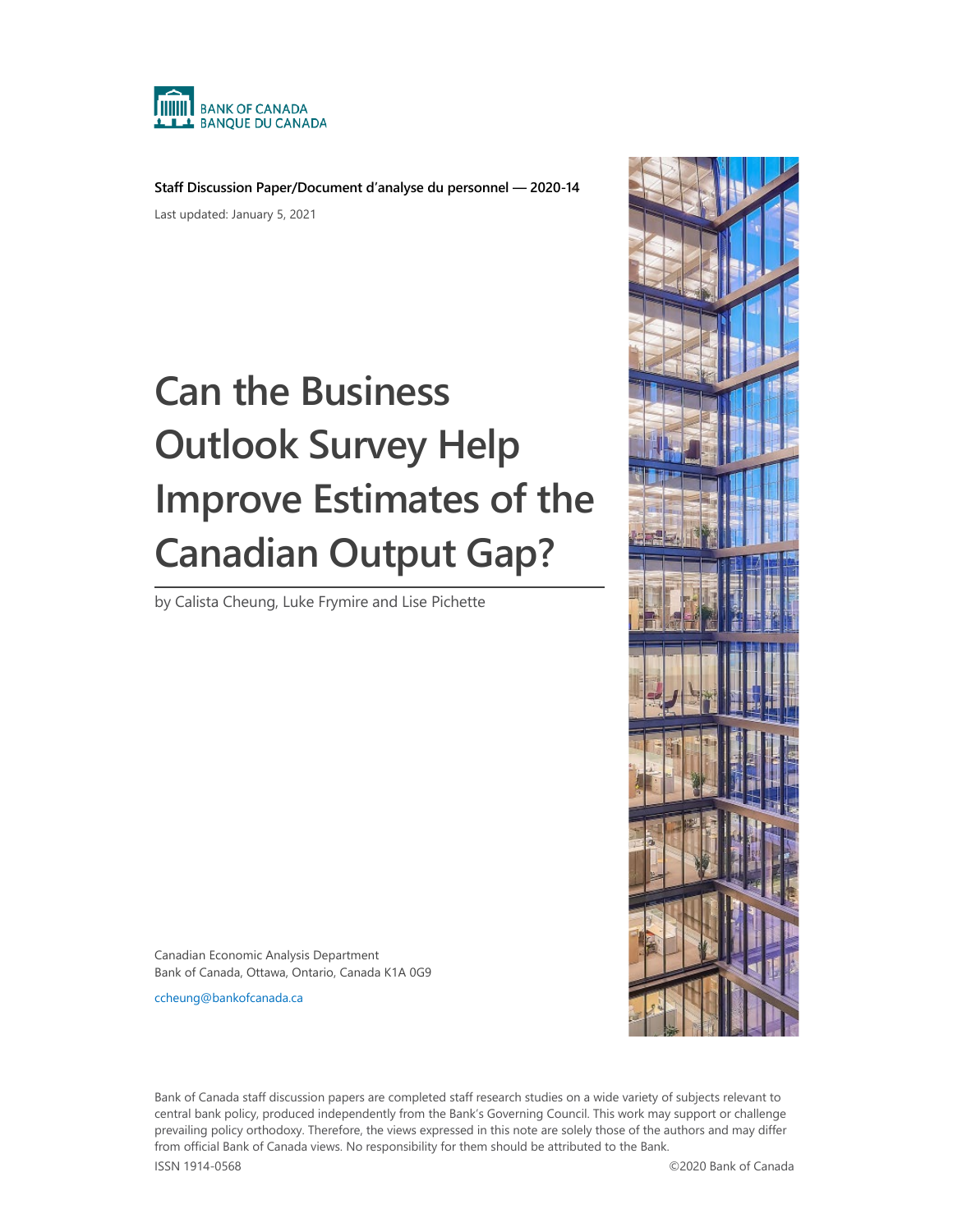# **Acknowledgements**

The authors would like to thank Joshua Slive, Lena Suchanek, Brigitte Desroches, Julien Champagne and seminar participants at the Bank of Canada, as well as participants at the 10th Annual Conference on Central Bank Business Surveys and Liaison Programmes and the 2019 CIRET/KOF/OECD/INSEE Workshop for their helpful comments and suggestions.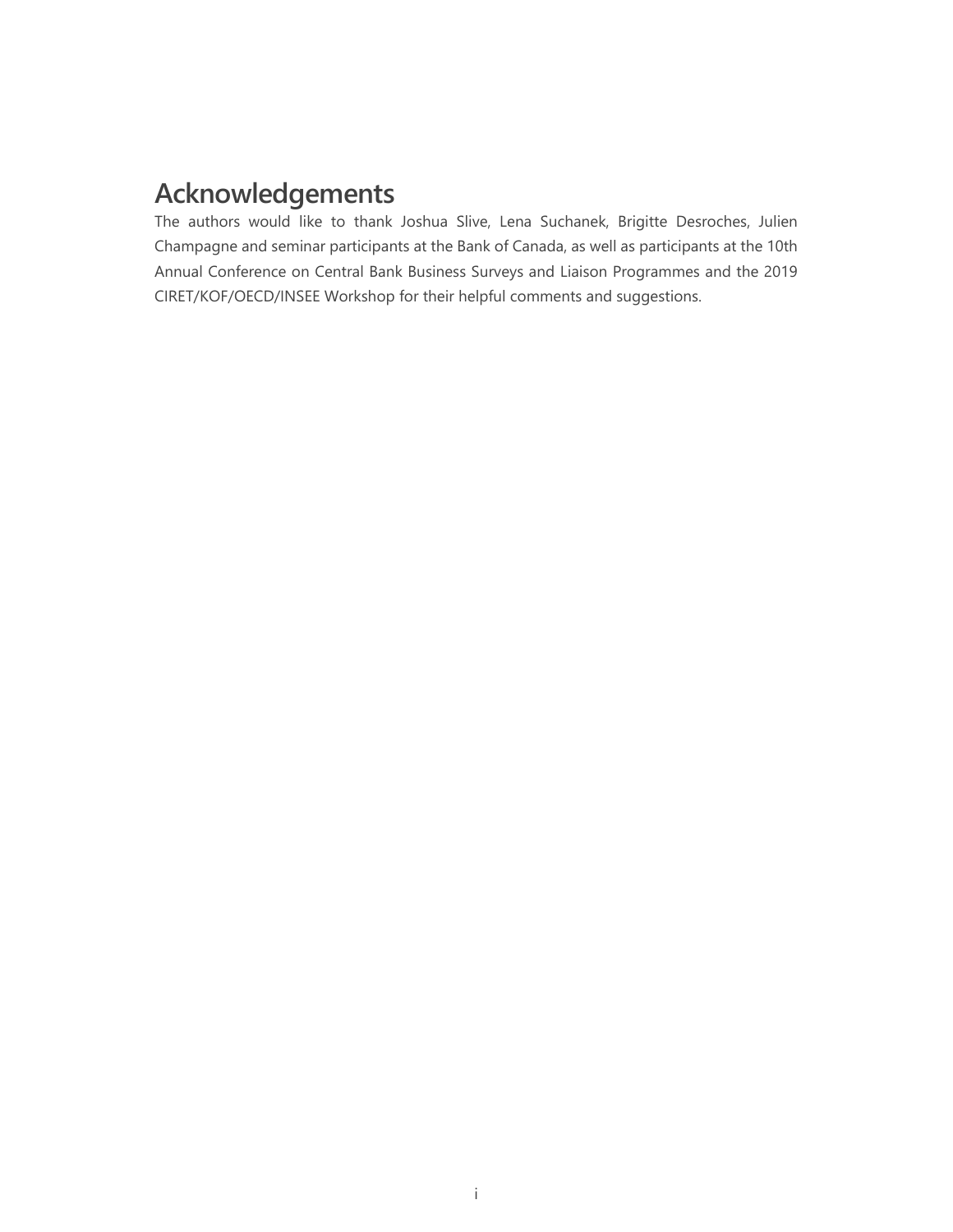# **Abstract**

The output gap is a key variable used to assess inflationary pressures in the economy, but estimates in real time are subject to uncertainty and often revised significantly. This paper assesses whether questions in the Bank of Canada's Business Outlook Survey (BOS) can provide useful signals for broader capacity pressures in the economy. The concept of capacity pressures is captured in the BOS through various questions on firms' ability to meet demand and labour shortages. In particular, we examine whether these BOS questions, as well as a summary measure of the BOS results, produce information that can be used to improve real-time output gap estimates for Canada. We find that survey data help predict the various measures of the output gap used by the Bank of Canada. This supports the Bank's practice of using information contained in the BOS to refine its assessment of the current state of the economic cycle. It further provides a framework for incorporating the survey information into quantitative estimates of the output gap.

*Bank topics: Business fluctuations and cycles; Central bank research; Economic models; Monetary policy and uncertainty; Potential output*

*JEL codes: E3*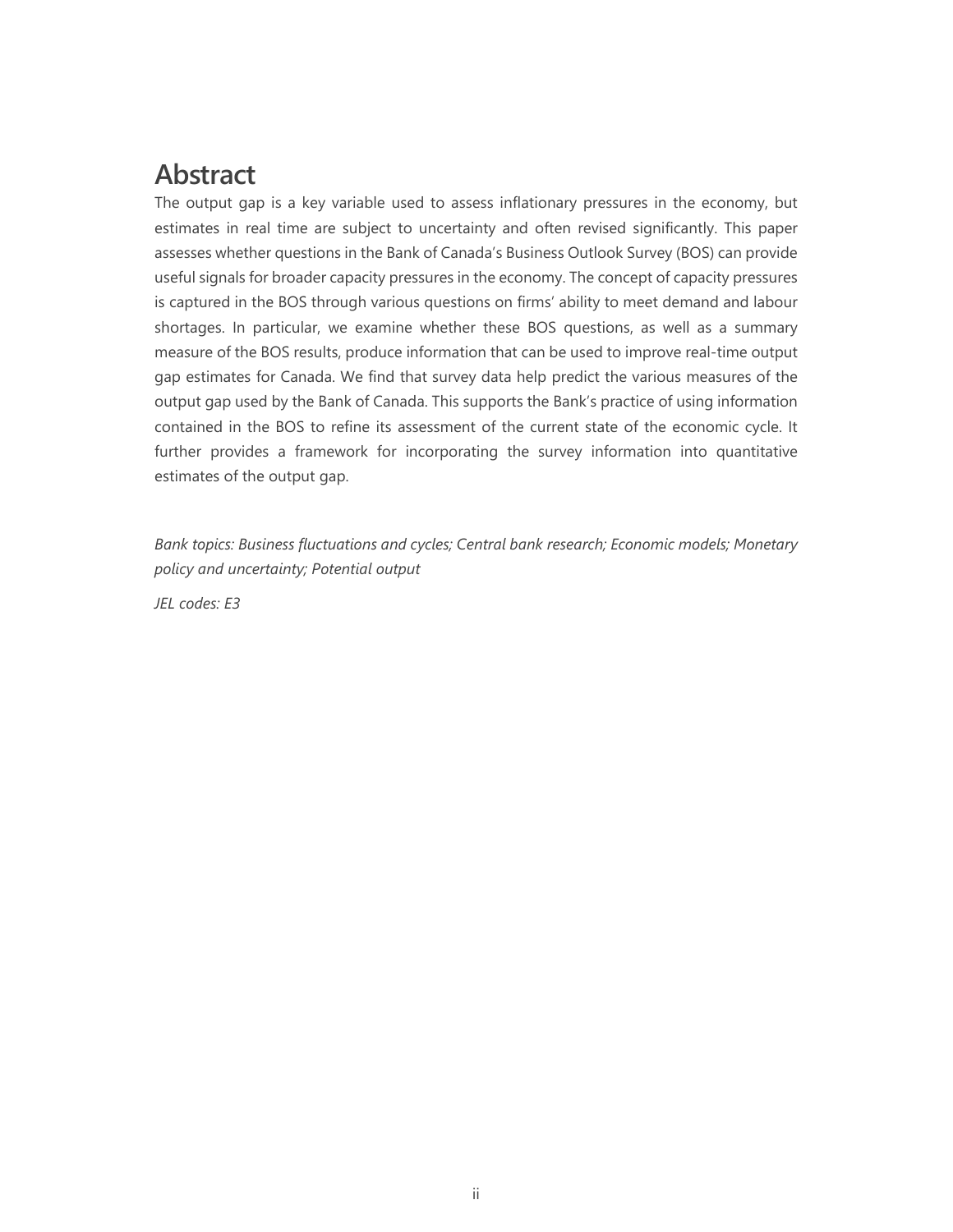## 1. Introduction

For central banks that target inflation, the link between inflation and the output gap is key to the conduct of monetary policy. The output gap—the difference between economic output and its potential level—is commonly used to gauge the state of the business cycle and provide signals for inflationary pressures in the economy. However, the output gap is unobservable and highly uncertain. Therefore, monetary policy decisions are made in a context of economic uncertainty.<sup>[1](#page-3-0)</sup> To deal with economic uncertainty, the Bank of Canada uses various strategies, one of which is to consider a wide range of information. Two elements of this information set are relevant for this paper. First, the Bank uses various statistical models to estimate potential output to produce a range of output gap estimates. Second, the Bank derives signals on capacity pressures in the economy from businesses across the country through the Business Outlook Survey (BOS), which Bank staff in regional offices have conducted every quarter since the autumn of 1997. The BOS consultations are structured around a survey questionnaire, which includes questions aimed at assessing pressures on production capacity and labour shortages.

This paper examines to what extent firms' responses to qualitative questions in the BOS may help refine the Bank's assessment of the Canadian output gap in real time. It is well known that output gap estimates are highly unreliable in real time and subject to substantial revisions over time, as documented, for example, by Orphanides and van Norden (2002), Cayen and van Norden (2005) and Marcellino and Musso (2011). However, Champagne, Poulin-Bellisle and Sekkel (2018a) find that the reliability of the Bank's output gap estimates has improved significantly since the early 2000s. They attribute this improvement to the development and adoption of new statistical tools as well as to new sources of information—such as the BOS—that allow the Bank to better characterize the state of the business cycle in real time. In practice, Bank of Canada staff supplement the various model estimates with informal judgment from soft indicators, including the BOS questions on capacity pressures and labour shortages.<sup>[2](#page-3-1)</sup>

Our paper builds on the findings of Champagne, Poulin-Bellisle and Sekkel (2018a) by formally testing the ability of BOS data to significantly improve upon the Bank's usual model estimates of the output gap in real time, and by assessing which variables have the most useful information content. BOS results have the advantage of not being revised, allowing us to evaluate their signalling power in real time. Several studies find that using survey data can help improve the reliability of output gap estimates or forecasts across several advanced economies (e.g., Graff and Sturm 2012; Kaufmann and Scheufele 2017; Galimberti and Moura 2016), but little has been published using Canadian data. We expand on the work of Pichette and Robitaille (2017), who assess the predictive content of the BOS for growth in real gross domestic product (GDP) and real business investment using real-time data vintages. In particular, we follow their approach of constructing nowcasts using autoregressive equations augmented with BOS variables.

We show that the BOS indicator (a summary measure of business sentiment) and responses to questions on capacity pressures and labour shortages contain useful information that can improve the Bank's

<span id="page-3-0"></span><sup>&</sup>lt;sup>1</sup> Jenkins and Longworth (2002) discuss different sources of uncertainty that monetary authorities face.

<span id="page-3-1"></span><sup>&</sup>lt;sup>2</sup> The output gap measures we use in this paper differ from the Bank of Canada staff output gap estimates assessed in Champagne, Poulin-Bellisle and Sekkel (2018a) in the sense that the former are used as inputs into the latter. Bank staff measures are not assessed in this paper because they already incorporate information from the BOS by construction.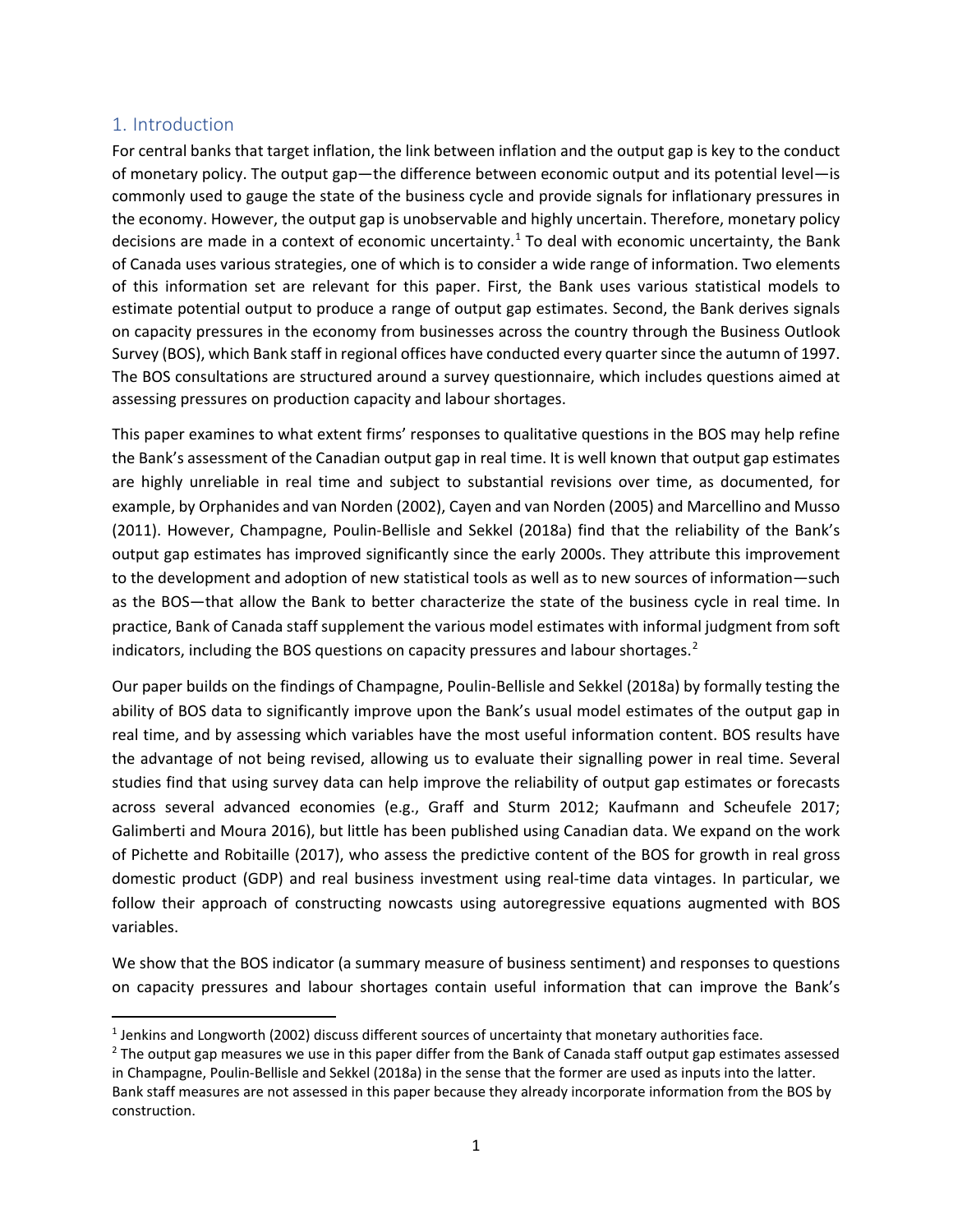assessment of the output gap in real time. In fact, the BOS indicator appears to be the most useful variable for predicting final output gap estimates. These results provide concrete support for the Bank of Canada's current practice of using BOS results to help assess the output gap. Our findings also provide a framework to incorporate BOS data in the output gap estimates derived from the various models used by the Bank.

This paper is organized as follows: The next section describes the data with a brief overview of the various measures of the output gap and the BOS variables pertaining to pressures on capacity. In section 3, we present the methodology used to assess the information content of the BOS using real-time data. We discuss the main results in section 4. Finally, section 5 provides concluding remarks.

## 2. Output gap estimates and survey data

In this section, we first briefly describe the models used at the Bank of Canada to derive the output gap estimates considered in this paper. Our focus is on three of the models developed to support Canada's monetary policy: a simplified version of the integrated framework (IF), the extended multivariate filter (EMVF) and the multivariate state-space framework (MSSF).[3](#page-4-0) We use a database, constructed by Pichette et al. (2019), of real-time output gap estimates based on various models, including models that incorporate a large number of variables as inputs. Second, we describe the BOS data used to refine the Bank's assessment of capacity pressures in the economy.

#### 2.1. Measures of output gap

l

Three of the models used at the Bank to estimate and project potential output (and the output gap) decompose it into trend labour input and trend labour productivity. The IF, a production-function approach, further decomposes trend labour input into the working-age population, trend employment rate and trend average weekly hours, while trend labour productivity is the sum of capital deepening and trend total factor productivity. This approach estimates the trend employment rate and trend average weekly hours with models that include variables such as interest rates, the job-offer rate, wealth, education level, an employment disincentive index and the share of the services sector in the economy.<sup>[4](#page-4-1)</sup> As in Pichette et al. (2019), we use a simplified version of the IF (SIF) because real-time data do not exist for some of the variables used in the model.

The EMVF, developed by Butler (1996), is a mix of mechanical filtering (Hodrick–Prescott filter), end-ofsample conditions and conditioning information applied to labour productivity and to components of labour input (participation rate, unemployment, average hours worked). Pichette et al. (2015) propose a modified version of the EMVF, which we use in this paper. Output gap estimates based on the IF and EMVF are available on th[e Bank's website.](https://www.bankofcanada.ca/rates/indicators/capacity-and-inflation-pressures/product-market-definitions/product-market-historical-data/)

The third main approach in the Bank's tool kit, proposed by Pichette, Bernier and Robitaille (2018), is the MSSF. Their approach uses a state-space model developed by Blagrave et al. (2015) (which we refer to as

<span id="page-4-0"></span><sup>&</sup>lt;sup>3</sup> For more details, see Pichette et al. (2015) for the EMVF and IF, and Pichette, Bernier and Robitaille (2018) for the MSSF.

<span id="page-4-1"></span><sup>4</sup> Although not a structural method *sensu stricto*, the IF allows for some interpretation of potential output developments. For instance, it allows for some analysis of how demographic developments and shocks to physical capital investment can affect potential output.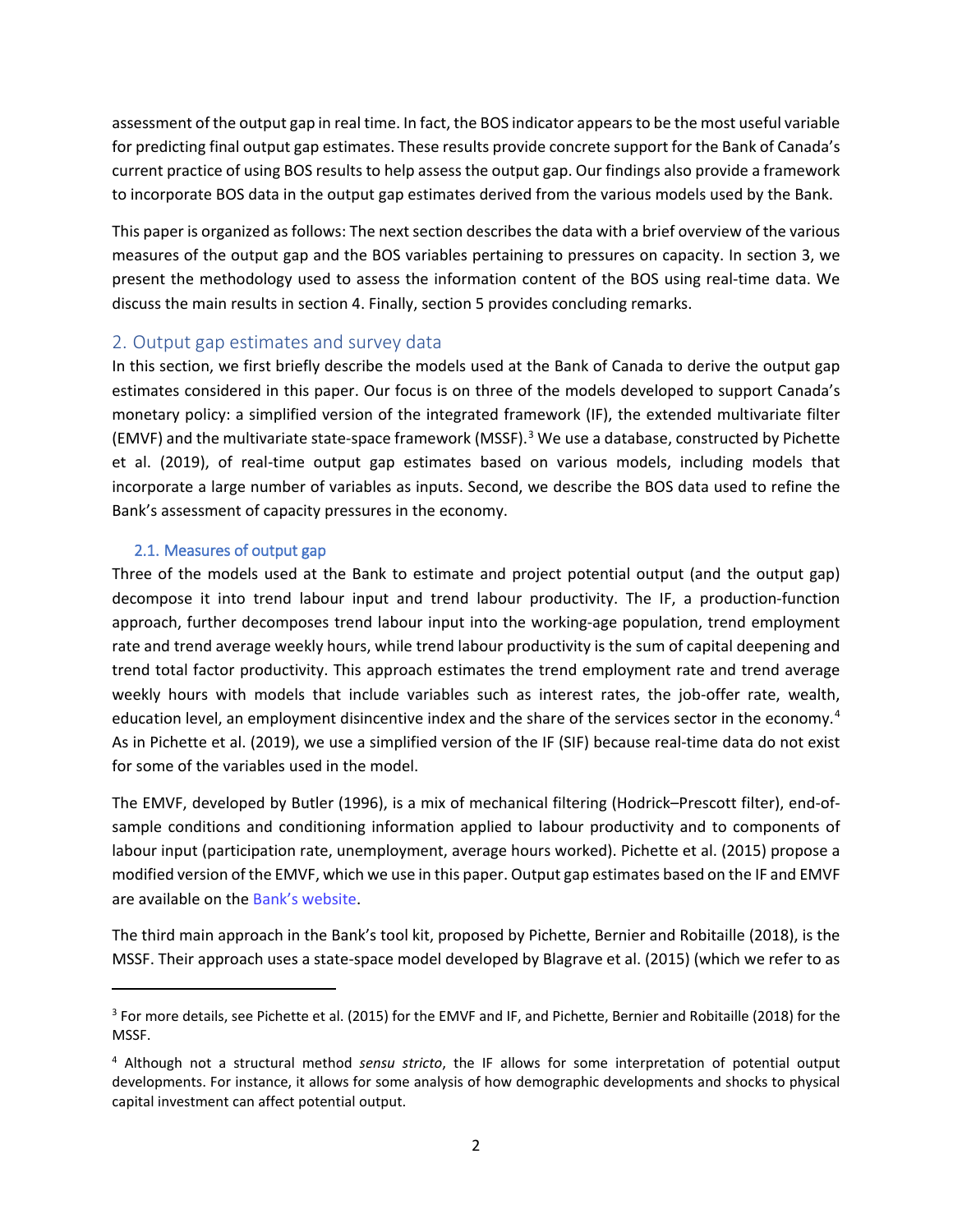the basic multivariate filter, BMVF). In the MSSF, each component of GDP (trend labour input and productivity) is modelled as a stochastic process similar to that assumed in the Blagrave et al. (2015) model, with three types of shocks: a level shock to the trend variable, a shock to the trend growth and a demand shock to the gap. They add a Phillips curve, Okun's law and consensus forecasts for output growth and inflation to help identify potential output.

In addition to these three approaches, we also include output gap estimates from the BMVF model proposed by Blagrave et al. (2015), as well as from two simple mechanical filters: the HP filter (HP) proposed by Hodrick and Prescott (1997) and the band-pass filter (BP) developed by Christiano and Fitzgerald (2003).

All estimates of the output gap are subject to revisions—sometimes substantial—as documented, for example, by Orphanides and van Norden (2002), Cayen and van Norden (2005) and Marcellino and Musso (2011). Those revisions originate from two main sources: (i) data revisions of the variables used to estimate potential output, and (ii) revisions implied by the statistical approaches. In the first case, revisions may come from multiple sources, ranging from new information gathered by Statistics Canada, to methodological changes. In the second case, it is well known that many techniques used to estimate trends suffer from end-of-sample limitations. Consequently, as we obtain more observations, we can refine those estimates. **Chart 1** illustrates the latest available output gap estimates for the SIF, EMVF and MSSF measures, along with the range of estimates from vintages since 2006Q1 (since 2007Q1 for the SIF).



**Chart 1: Output gap estimates from different data vintages\***

\*The range of estimates from different data vintages is shown by the blue shaded area. Real-time vintages begin in 2007Q1 for the simplified version of the integrated framework (SIF) measure and in 2006Q1 for the extended multivariate filter (EMVF) and multivariate state-space framework (MSSF) measures.

**Table 1** summarizes some key statistical properties of cumulative revisions to the various measures of the output gap after eight quarters. Similar to the literature, we assume that data must be close to final after eight revisions (e.g., Jacobs and Sturm 2004).<sup>[5](#page-5-0)</sup> The table shows the mean, absolute mean and standard deviation of the revisions, as well as two measures of the noise-to-signal ratio (NSR, where NSR<sub>1</sub> is the ratio of the standard deviation of the revision to that of the output gap estimate after eight revisions, and NSR<sub>2</sub> is the ratio of the root mean square of the revision to the standard deviation of the gap estimate

<span id="page-5-0"></span> $5$  For most approaches used, statistics after eight revisions are similar to those that use the latest available vintage.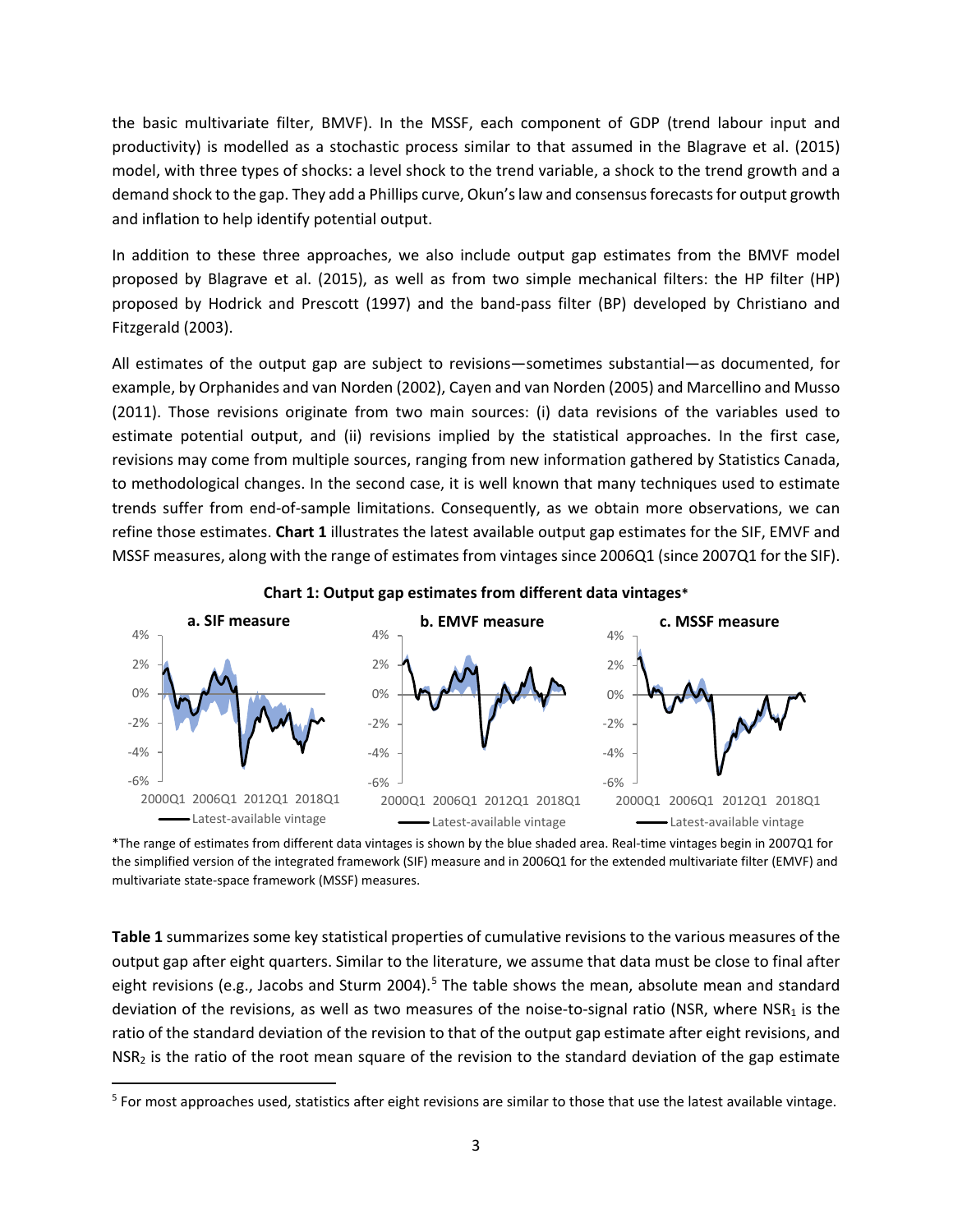after eight revisions). It also shows the correlation between the output gap after eight revisions and the first release, and the frequency at which the sign of the output gap changes between the first release and the eighth revision.

| Table 1. Froperties of butput gap revisions arter eight quarters (sample. 2000Q+ to 2010Q+) |      |                 |                 |                  |                  |                    |                   |
|---------------------------------------------------------------------------------------------|------|-----------------|-----------------|------------------|------------------|--------------------|-------------------|
|                                                                                             |      | <b>Absolute</b> | <b>Standard</b> |                  |                  |                    | Freg. of opposite |
|                                                                                             | Mean | mean            | deviation       | NSR <sub>1</sub> | NSR <sub>2</sub> | <b>Correlation</b> | signs             |
| <b>MSSF</b>                                                                                 | 0.37 | 0.45            | 0.43            | 0.29             | 0.38             | 0.96               | 12%               |
| <b>BMVF</b>                                                                                 | 0.52 | 0.62            | 0.68            | 0.46             | 0.58             | 0.91               | 20%               |
| HP filter                                                                                   | 0.35 | 0.54            | 0.64            | 0.53             | 0.60             | 0.88               | 37%               |
| <b>BP</b> filter                                                                            | 0.49 | 0.57            | 0.61            | 0.53             | 0.68             | 0.88               | 44%               |
| <b>EMVF</b>                                                                                 | 0.86 | 0.86            | 0.55            | 0.42             | 0.78             | 0.92               | 41%               |
| SIF                                                                                         | 0.28 | 1.13            | 1.39            | 0.84             | 0.85             | 0.56               | 24%               |

**Table 1: Properties of output gap revisions after eight quarters (sample: 2006Q4 to 2016Q4)**

Note: NSR<sub>1</sub>, a measure of noise-to-signal ratio, is the ratio of the standard deviation of the revision to that of the output gap estimate after eight revisions. NSR<sub>2</sub> is the ratio of the root mean square of the revision to the standard deviation of the gap estimate after eight revisions. The Correlation column shows the correlation between the output gap after eight revisions and the first release. The final column shows the frequency at which the sign of the output gap changes between the first release and the eighth revision. The first column lists the various output gap measures examined: the multivariate state-space framework (MSSF), the basic multivariate filter (BMVF), the Hodrick–Prescott filter (HP), the band-pass filter (BP), the extended multivariate filter (EMVF) and the simplified version of the integrated framework (SIF).

As documented in Champagne, Poulin-Bellisle and Sekkel (2018a), **Table 1** shows that for all approaches, output gap estimates tend to be revised up on average, implying some downward biases in the first estimates.<sup>[6](#page-6-0)</sup> This is highlighted by the similarity between mean and absolute mean revisions, and it is particularly evident for the EMVF, which is significantly revised, consistently on the upside. This tendency to overestimate the size of excess supply following a recession is consistent with results from previous studies (e.g., Grigoli et al. 2015).

The standard deviation provides a signal about the volatility of the revisions. Revisions to the SIF are the most volatile across all approaches. As explained in Pichette et al. (2019), this partly reflects the large revisions to the data feeding into this method, including data on capital stock and the job offer rate. However, revisions to some of these data may be smaller going forward; for instance, since 2016, Statistics Canada has been publishing new job vacancy data that are used in calculating the job offer rate and should be more reliable.

#### 2.2. BOS data

Because the output gap is defined as the difference between the level of real output and the level of potential output, it is an aggregate measure of excess or spare capacity in the economy. Potential output can thus be related to the microeconomic concept of full capacity, which is commonly interpreted as the maximum quantity of output that can be produced under normal conditions, when capital and labour operate the usual number of hours producing the normal mix of output (Klein and Long 1973). This "maximum practical capacity" is the definition used in measuring Statistics Canada's rates of capacity

<span id="page-6-0"></span> $6$  Mean revisions from the first release to the latest available data are somewhat smaller than after eight revisions, and were in fact slightly negative for the SIF measure.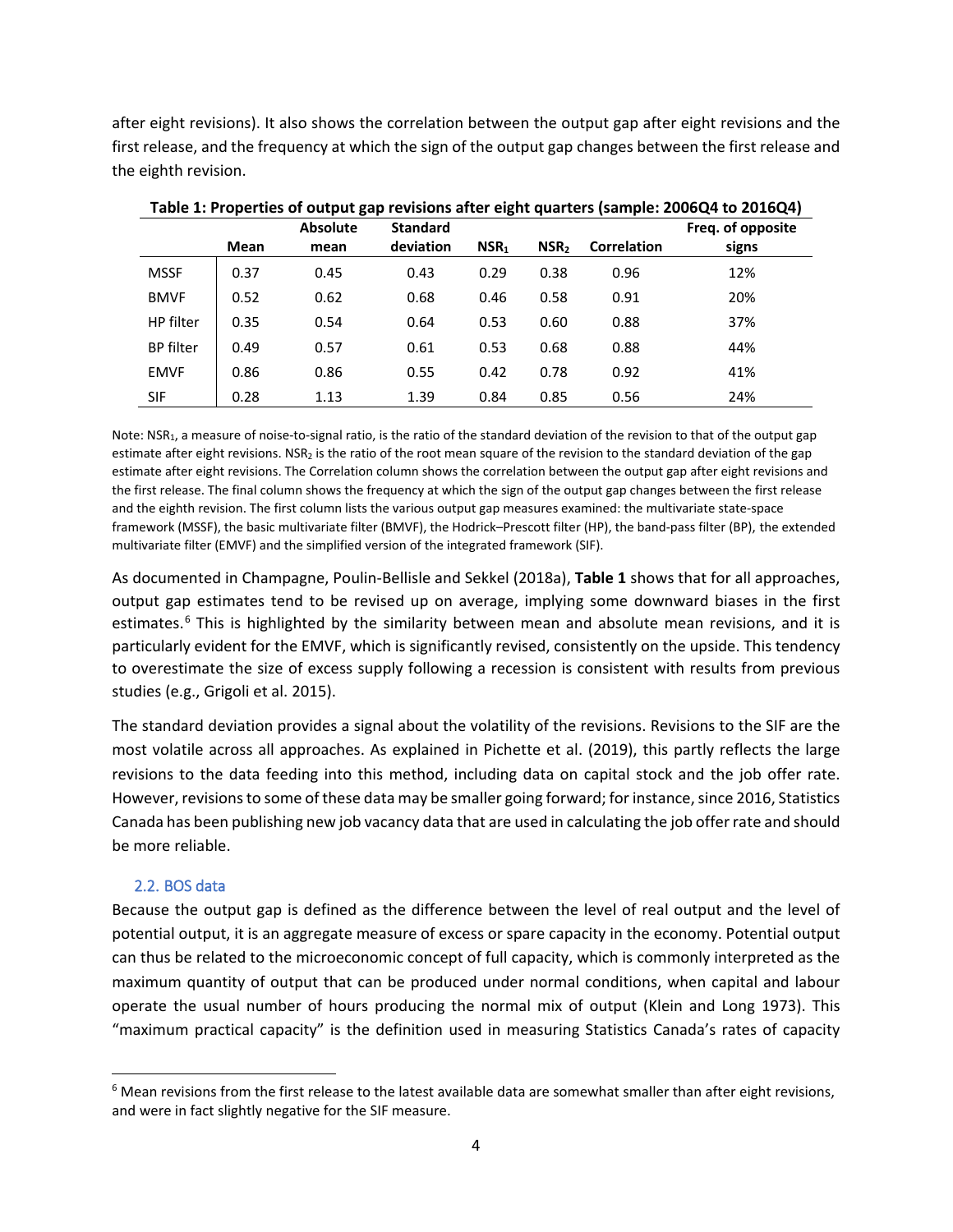utilization for goods-producing industries. Capacity utilization rates are commonly recognized in the literature as a determinant of inflation (Stock and Watson 1999; Cooley, Hansen and Prescott 1995). Since capital and labour are largely fixed in the short run, working them beyond their optimum levels can bid up the cost for each incremental unit of output. Firms facing capacity constraints may thus respond to demand increases by raising prices.

The BOS questionnaire includes three questions designed to capture capacity pressures in the economy (see Appendix for the wording of these questions).<sup>[7](#page-7-0)</sup> The first question asks firms to rate their current ability to meet an unexpected increase in demand as either "no difficulty," "some difficulty" or "significant difficulty." The variable (which we refer to as capacity pressures, or *CAPP*) is defined as the proportion of firms reporting they would have some or significant difficulty. Those firms are then asked a follow-up question to identify the most important bottlenecks they would face in meeting the demand.<sup>[8](#page-7-1)</sup>

The second question asks whether the firm is facing any shortages of labour that restrict its ability to meet demand. In this case, the variable for labour shortages (referred to as *LS*) is defined as the proportion of firms responding "yes." Finally, the third question, added to the survey in 2001 to better assess the evolution of those labour shortages, asks firms whether labour shortages are generally more intense, less intense or about the same intensity compared with 12 months ago. The resulting measure of labour shortage intensity (referred to as *LSI*) is constructed as a balance of opinion, obtained by subtracting the percentage of firms answering "less intense" from the percentage responding "more intense." Overall, responsesfrom these three BOS questions are well correlated with measures of output gap and indicators of labour market conditions (see Bank of Canada 2015).

Finally, we also consider a fourth variable, called the BOS indicator (referred to as *BOSi*)—a summary measure of the main survey questions that serves as a gauge of overall business sentiment. This indicator was developed by Pichette and Rennison (2011) using principal-component analysis (PCA) to extract common movements from the different BOS variables.<sup>[9](#page-7-2)</sup> In addition to capturing a common source of variation, the BOS indicator provides an appealing alternative to using all survey questionsin a forecasting exercise, since it conserves degrees of freedom and lessens concerns about issues of multicollinearity. The BOS indicator can be useful for measuring the output gap because, in addition to the responses from questions on production capacity, it includes related variables such as output price expectations.<sup>[10](#page-7-3)</sup>

<span id="page-7-1"></span><span id="page-7-0"></span> $^7$  For more details, see Martin and Papile (2004), Bank of Canada (2015) and Amirault, Rai and Martin (forthcoming). <sup>8</sup> In a general equilibrium system, capacity can be measured as the "bottleneck" point in expansion given a fixed product mix (Malenbaum 1969; Griffin 1971): when a bottleneck constrains production of one input, it may restrict all other dependent inputs to below full utilization, defining the maximum output point for a given product mix. The BOS question on capacity pressures captures this broader concept of capacity, recognizing that scarcity of inputs in the wider macroeconomy may restrict a firm's production even if it is operating below its own full production capacity.

<span id="page-7-2"></span><sup>9</sup> See Box 1 in the *[Business Outlook Survey—Spring](https://www.bankofcanada.ca/2017/04/bos-spring-2017/) 2017*.

<span id="page-7-3"></span><sup>&</sup>lt;sup>10</sup> Although responses to BOS questions are never revised, the BOS indicator is revised every quarter, as coefficients of the PCA are re-estimated when new observations are available. However, as shown in Pichette and Robitaille (2017), revisions to the BOS indicator are very small and tend to decrease as the sample period of the BOS lengthens.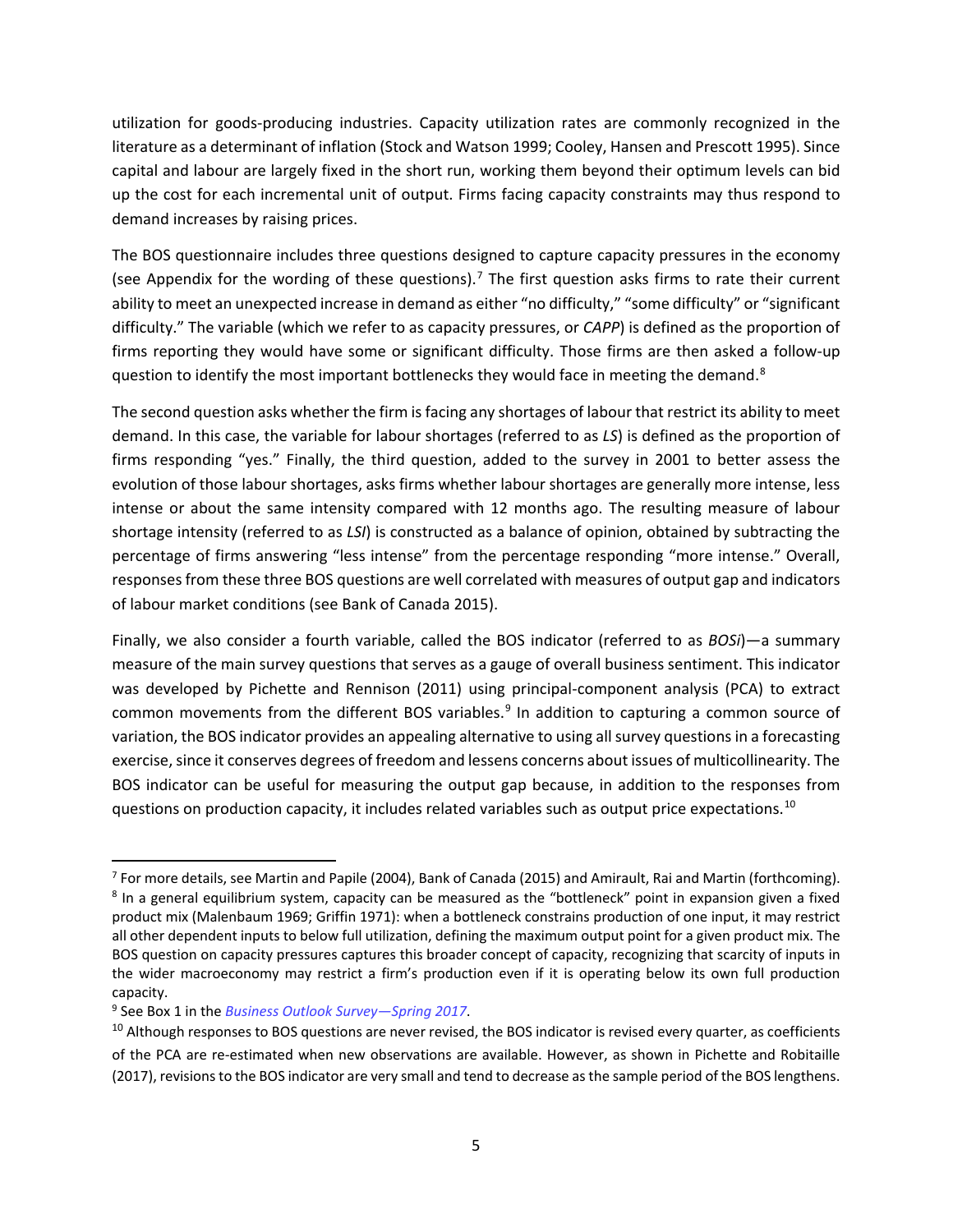The *CAPP*, *LS*, *LSI* and *BOSi* variables are plotted against the range of the various output gap estimates (latest vintage) in **Chart 2**, **Chart 3**, **Chart 4** and **Chart 5**.



# **Chart 2: Business Outlook Survey measure of capacity pressures**

#### **Chart 3: Business Outlook Survey measure of labour shortages**

Percentage of firms facing shortages of labour that restrict their ability to meet demand

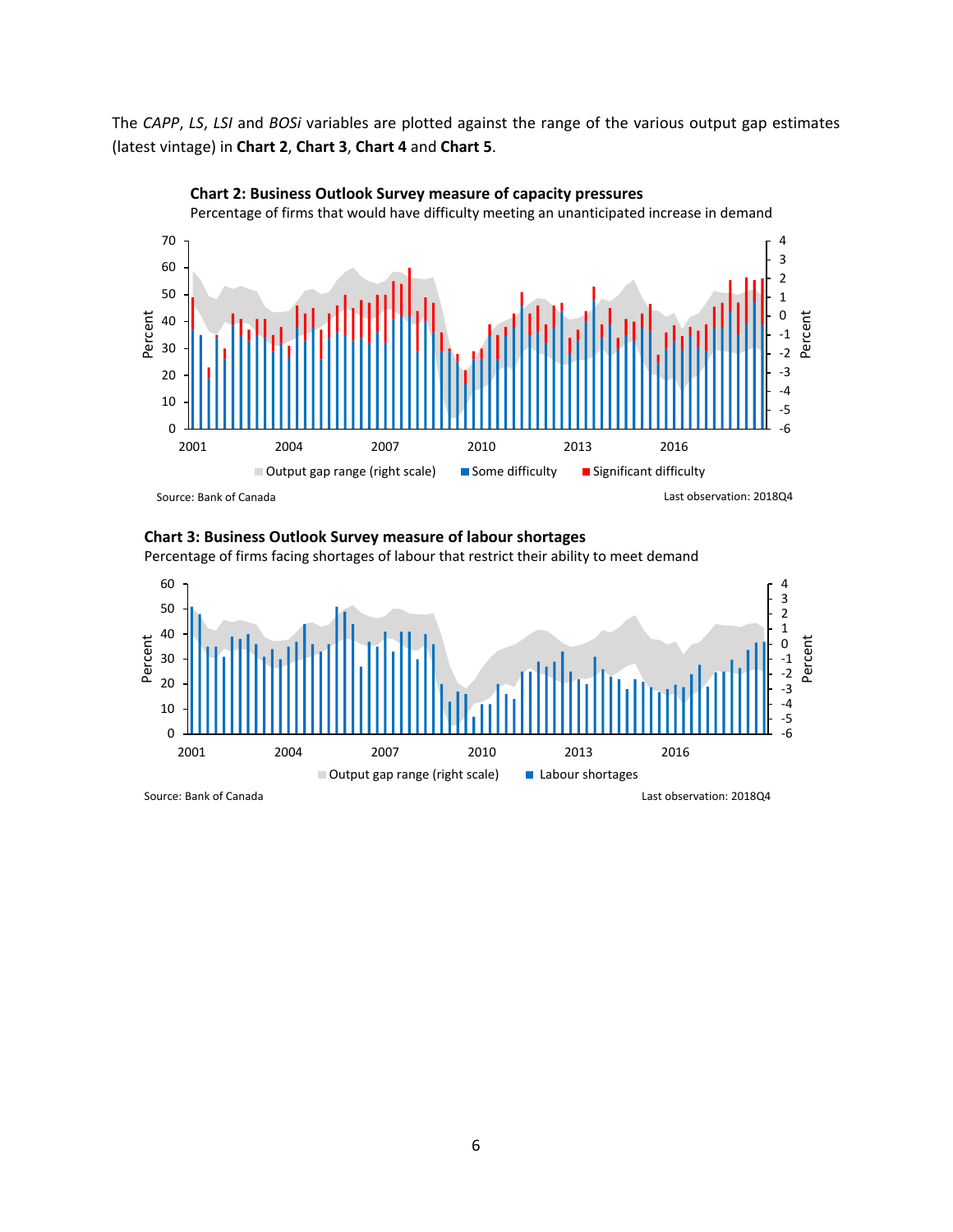

#### **Chart 5: Business Outlook Survey indicator** Created from the first principal component of 10 core BOS indicators 4 4 2 2 Standardized units Standardized units 0 0 Percent -2 -2 -4 -4 -6 -6 -8 -8 2001 2004 2007 2010 2013 2016 ■ Output gap range (right scale) Business Outlook Survey indicator Note: BOS is Business Outlook Survey.Source: Bank of Canada Last observation: 2018Q4

#### 3. Methodology

To assess the information content of the BOS, we adopt four approaches. In the first, we perform simple regressions using only the latest available vintages for the output gap. This is the conventional method used when the real-time perspective is not taken into account. Second, the same specifications are estimated using the method proposed by Koenig, Dolmas and Piger (2003), which uses the first-release data. Third, following Stark and Croushore (2002), we conduct various real-time forecasting performance exercises using different sets of data vintages. The objectives of these exercises are to examine whether data vintages matter when assessing the predictive content of the BOS and to determine whether the BOS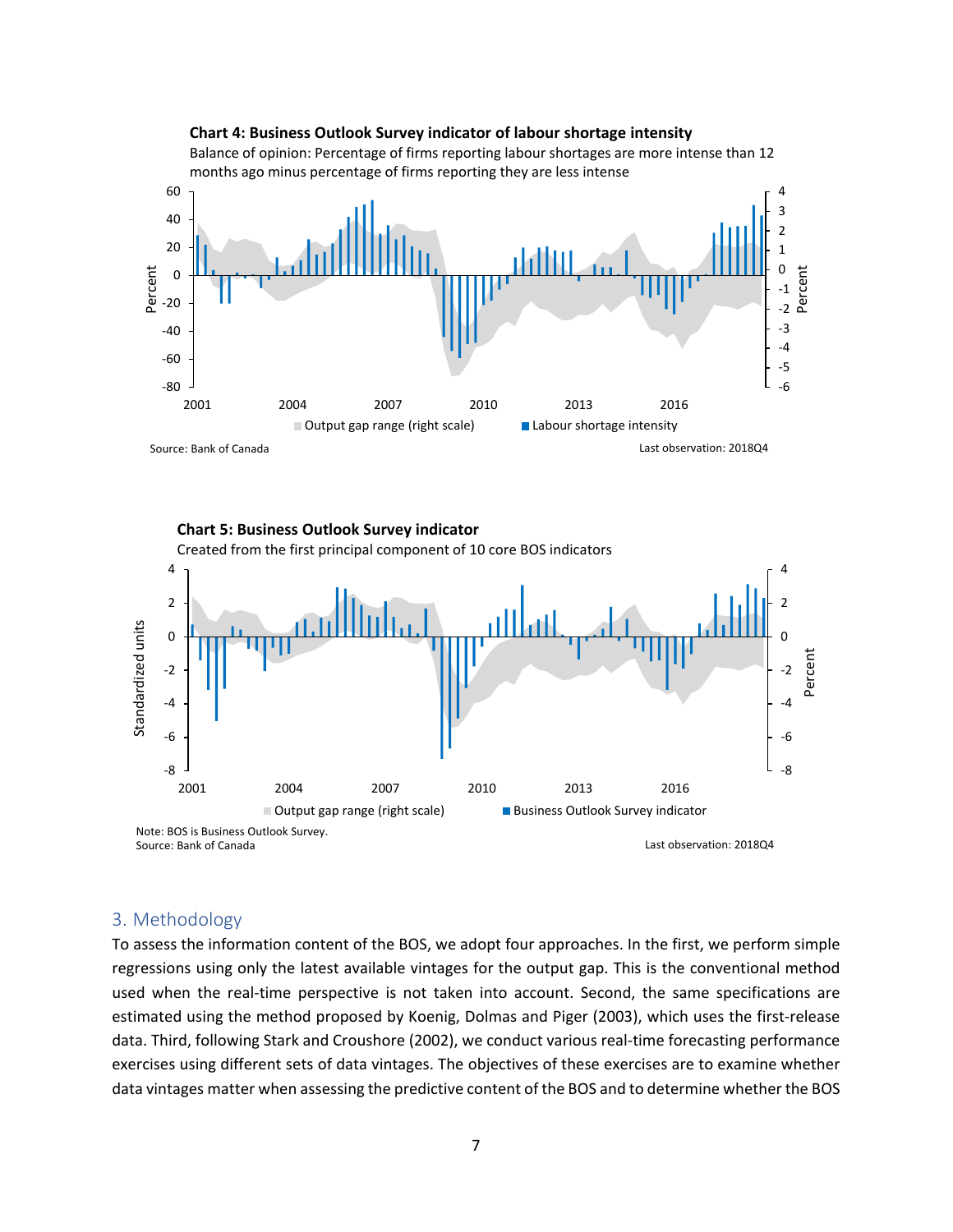is better at forecasting revised or unrevised output gap estimates. Fourth, we test whether BOS data can be used to predict future revisions to the output gap.

For the first approach, we estimate the following equations:

$$
y_t = \beta_0 + \beta_1 y_{t-1} + \varepsilon_t \tag{1}
$$

$$
y_t = \beta_0 + \beta_1 y_{t-1} + \beta_2 B O S_t + \varepsilon_t, \tag{2}
$$

where  $y_t$  is the output gap estimate for quarter *t* and  $BOS_t$  is any of the BOS variables described in the previous section. In this case, the output gap estimates are from the latest available vintage, and we perform a pseudo real-time analysis to see whether the BOS adds any information beyond that contained in the lagged output gap to nowcast the current one.

In the second approach, we follow the methodology of Koenig, Dolmas and Piger (2003), who suggest that for optimal use of the real-time data, equations should be estimated using the first-release data only. This means using only the first-release data at each point in time for each of the variables to estimate the equation parameters.<sup>[11](#page-10-0)</sup> The argument supporting this method assumes that the revisions consist of new information, and therefore that the first-release data are an efficient estimate of subsequent releases and will capture the empirical relationship between variables most relevant for forecasting. Let  $y_{t,v}$  represent the realization *of y* in period (or quarter) *t* as reported in vintage *v*. Since the first estimate for the output gap *y* in period *t* is available in period *t+1*, when GDP for quarter *t* is first released, the equations can be rewritten as follows:

$$
y_{t,t+1} = \beta_0 + \beta_1 y_{t-1,t} + \varepsilon_t \tag{3}
$$

$$
y_{t,t+1} = \beta_0 + \beta_1 y_{t-1,t} + \beta_2 BOS_{t,t} + \varepsilon_t.
$$
 (4)

Since this estimation method also uses a single set of historical data, the first release, we test the forecasting performance of these equations using a typical pseudo out-of-sample forecasting exercise.

In the third approach, we conduct a real-time out-of-sample forecasting exercise as proposed by Stark and Croushore (2002), which uses a wider range of vintages and historical data. Specifically, at each quarter *t*, we estimate the equations using the data vintage that was available at that point in time to produce a nowcast for the output gap in quarter *t*. Because the available data vintage at each quarter *t*  will contain the first-release estimate for the output gap from quarter *t-1* and the BOS survey data for quarter *t,* we can thus rewrite the equations as follows:

$$
y_{t,v} = \beta_{0v} + \beta_{1v} y_{t-1,v} + \varepsilon_t \tag{5}
$$

$$
y_{t,v} = \beta_{0v} + \beta_{1v} y_{t-1,v} + \beta_{2v} BOS_{t,v} + \varepsilon_t.
$$
 (6)

<span id="page-10-0"></span> $11$  If there were more than one lag of the dependent variable on the right side of the equation, the inclusion of subsequent releases of data would be required.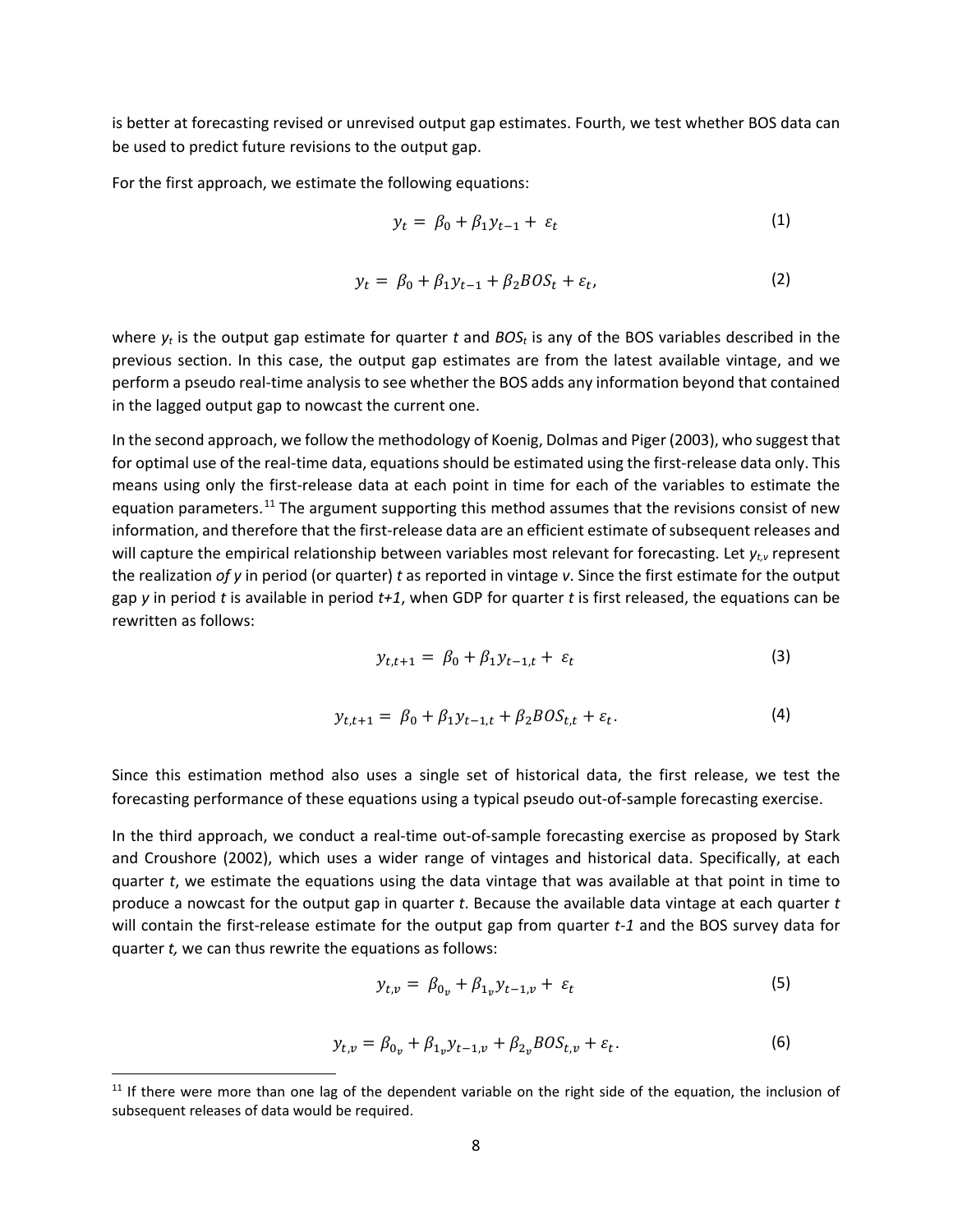Here, we estimate the equations recursively with each vintage of data *v*, starting with the first vintage from 2007Q1 until the latest vintage in 2019Q1. Within each vintage, *t* runs from 2001Q1 to *v* minus one quarter. With those models above, we examine (i) whether the BOS variables are useful to predict the output gap, and (ii) if so, which vintage they are most useful for.

In the fourth approach, we test whether BOS variables contain information that may explain future output gap *revisions*. To the extent that initial estimates of the output gap might be inefficient, we test whether BOS variables could thus be used to improve upon the first estimate. This strategy was adopted by Jacobs and Sturm (2004, 2009) for German industrial production and Swiss current account data respectively, and by Graff and Sturm (2012) for OECD output gap estimates. We consider the below specification based on that of Graff and Sturm (2012):

$$
y_{t,t+X} - y_{t,t+1} = \beta_0 + \beta_1 \cdot y_{t,t+1} + \beta_2 BOS_{t,t} + \varepsilon_t.
$$
 (7)

In this case, we aim to test whether BOS variables at time *t* contain information beyond that included in the first estimate of the output gap for time *t* (available in the data vintage at time *t+1*) that can explain subsequent *revisions* incorporated into the final estimate at time *t+X*. Under the hypothesis that first estimates of the output gap are efficient and incorporate all information available up to that point, subsequent revisions would contain only new information and should thus be unpredictable and orthogonal to the first release. This hypothesis is rejected if the parameter estimate for  $\beta_1$  is statistically different from zero. Furthermore, if  $\beta_2$  is statistically significant, it means that using the BOS variables available at the time can help produce estimates that are closer to the final output gap. We estimate equation (7) for all output gap estimates up to time *t+8*, using the eighth revision as a proxy for the final estimate.

#### 4. Empirical results

In this section we start by discussing the results from using the first three approaches to assess the information content of the BOS data for the output gap. We then turn to the fourth approach and evaluate whether the BOS can explain subsequent revisions to the output gap. Finally, we test the robustness of these results by controlling for other relevant variables that would normally be available in real time, such as the unemployment rate, monthly GDP at basic prices, the exchange rate and commodity prices.

#### **4.1 Reduced-form equations for the output gap**

In **Table 2** we summarize the results from the first approach—where equations (1) and (2) are estimated using the latest available vintage of output gap estimates—for the various measures of the output gap and BOS variables considered. The estimation sample begins in 2001Q1, since this is when all relevant BOS series are available. Although output gap estimates are available from 1981Q1 for most measures (and 1989Q4 for the BMVF and MSSF measures), real-time vintages for the full set of measures are available only from 2007Q1, with the latest vintage of 2019Q1 providing a first estimate for the output gap in 2018Q4. Using the eighth revision as a proxy for the final data, we cut off the sample period at 2016Q4, as this guarantees that each observation has undergone at least eight quarterly revisions. **Table 3** shows the corresponding results for the second approach, where equations (3) and (4) are estimated using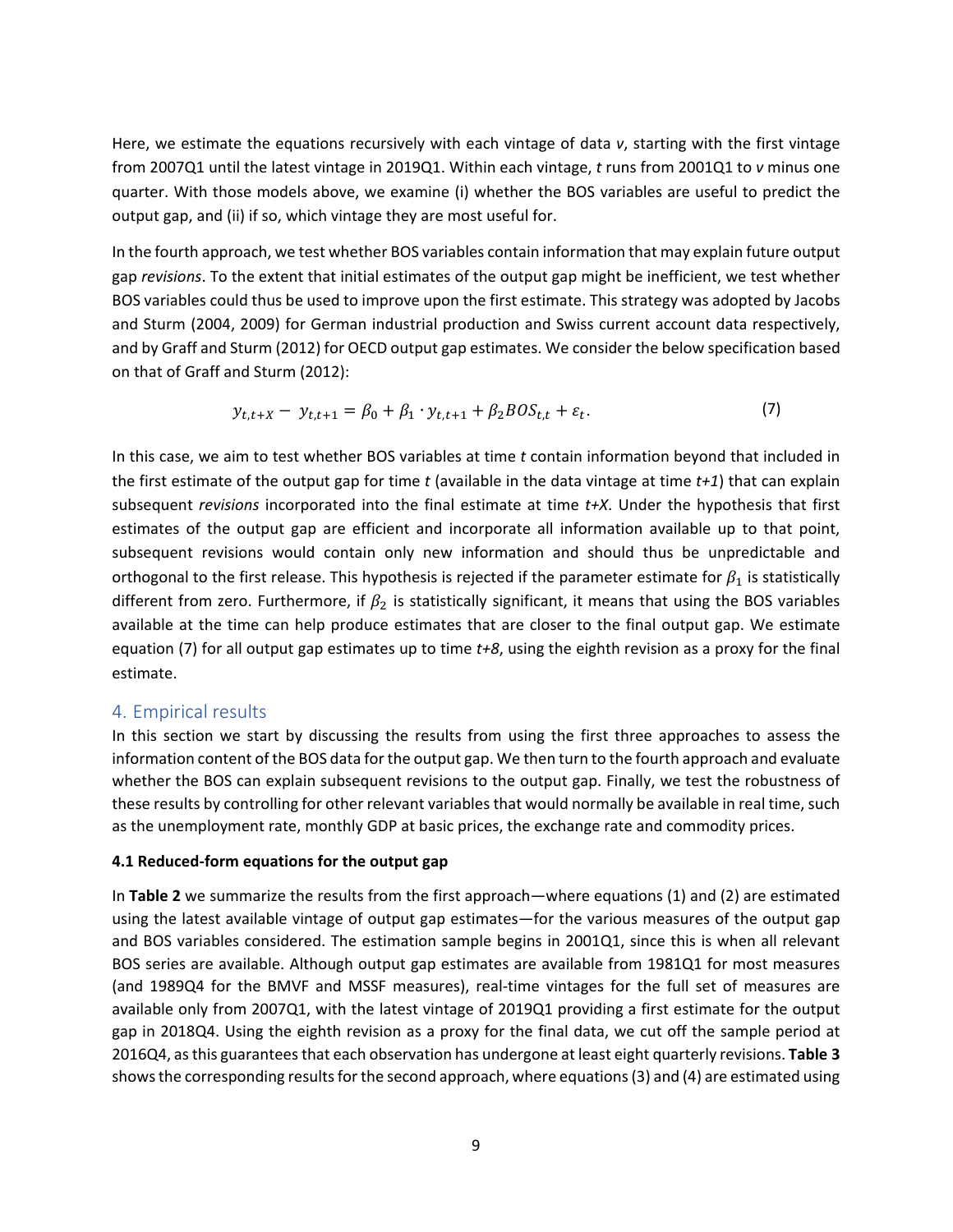the first estimate of the output gap. In this case, the estimation sample begins only in 2006Q4 because vintages prior to this period, and thus first estimates, are not available for all output gap measures.

|    |                       | SIF        | <b>EMVF</b> | <b>MSSF</b> | <b>BMVF</b> | HP.       | BP         |
|----|-----------------------|------------|-------------|-------------|-------------|-----------|------------|
|    | $y_{t-1}$             | $0.92***$  | $0.86***$   | $0.9***$    | $0.89***$   | $0.85***$ | $0.89***$  |
| 1  | R2-adj                | 0.86       | 0.75        | 0.85        | 0.82        | 0.73      | 0.83       |
|    | $y_{t-1}$             | $0.85***$  | $0.71***$   | $0.88***$   | $0.81***$   | $0.68***$ | $0.75***$  |
|    | CAPP <sub>t</sub>     | $2.77*$    | $4.08***$   | 0.95        | $3.13**$    | 4.35***   | $3.67***$  |
| 2a | R2-adj                | 0.87       | 0.8         | 0.85        | 0.84        | 0.79      | 0.88       |
|    | $y_{t-1}$             | $0.73***$  | $0.69***$   | $0.77***$   | $0.73***$   | $0.67***$ | $0.77***$  |
|    | $LSI_t$               | $1.89***$  | $1.55***$   | $1.2**$     | $1.64***$   | $1.57***$ | $1.21***$  |
| 2b | R2-adj                | 0.9        | 0.83        | 0.87        | 0.88        | 0.81      | 0.89       |
|    | $y_{t-1}$             | $0.73***$  | $0.72***$   | $0.81***$   | $0.73***$   | $0.7***$  | $0.79***$  |
|    | $LS_{t}$              | $4.4**$    | $3.49*$     | 1.7         | $3.95**$    | $3.78**$  | $2.48*$    |
| 2c | R2-adj                | 0.88       | 0.79        | 0.82        | 0.84        | 0.78      | 0.82       |
|    | $y_{t-1}$             | $0.86***$  | $0.81***$   | $0.83***$   | $0.86***$   | $0.79***$ | $0.83***$  |
|    | $BOSi_t$              | $0.18***$  | $0.18***$   | $0.15***$   | $0.17***$   | $0.18***$ | $0.16***$  |
| 2d | R2-adj                | 0.91       | 0.85        | 0.89        | 0.89        | 0.84      | 0.93       |
|    | $y_{t-1}$             | $0.93***$  | $0.74***$   | $0.92***$   | $0.87***$   | $0.68***$ | $0.79***$  |
|    | $CAPF+$               | $3.21**$   | $3.85***$   | 2.27        | $3.38**$    | 4.00***   | $3.56***$  |
|    | $\mathsf{CAPP}_{t-1}$ | 0.57       | 1.71        | $-2.33$     | 1.05        | 2.1       | 0.99       |
|    | $CAPPt-2$             | $-3.63**$  | $-2.07$     | $-1.04$     | $-2.92*$    | $-1.79$   | $-1.45$    |
| 2e | R2-adi                | 0.89       | 0.81        | 0.86        | 0.85        | 0.8       | 0.88       |
|    | $y_{t-1}$             | $0.81***$  | $0.69***$   | $0.87***$   | $0.79***$   | $0.66***$ | $0.75***$  |
|    | CAPSOME <sub>t</sub>  | 1.77       | $3.32*$     | 0.89        | 2.5         | $3.54***$ | $3.2***$   |
|    | CAPSIG <sub>t</sub>   | $5.75*$    | $5.73**$    | 1.09        | $4.58*$     | $6.08**$  | 4.58***    |
| 2f | R2-adi                | 0.87       | 0.8         | 0.85        | 0.84        | 0.79      | 0.88       |
|    | $y_{t-1}$             | $0.84***$  | $0.78***$   | $0.88***$   | $0.82***$   | $0.76***$ | $0.90***$  |
|    | $LSI_t$               | $1.78***$  | $1.36***$   | $2.38***$   | $1.52***$   | $1.36***$ | $1.67***$  |
|    | $LSI_{t-1}$           | 0.95       | 1.13        | $-1.21$     | 1.01        | 1.14      | 0.11       |
|    | $LSI_{t-2}$           | $-1.66***$ | $-1.36**$   | $-0.71$     | $-1.42**$   | $-1.31**$ | $-1.06***$ |
| 2g | R2-adj                | 0.91       | 0.83        | 0.88        | 0.88        | 0.82      | 0.91       |
|    | $y_{t-1}$             | $0.64***$  | $0.68***$   | $0.68***$   | $0.69***$   | $0.64***$ | $0.73***$  |
|    | $LS_t$                | 1.24       | $-0.03$     | $-0.86$     | 0.47        | 0.31      | $-0.88$    |
|    | $LSI_t$               | $1.96***$  | $1.71***$   | $1.85***$   | $1.73***$   | $1.75***$ | $1.71***$  |
| 2h | R2-adi                | 0.91       | 0.84        | 0.85        | 0.88        | 0.84      | 0.91       |
|    | $y_{t-1}$             | $0.72***$  | $0.65***$   | $0.77***$   | $0.72***$   | $0.63***$ | $0.73***$  |
|    | CAPP <sub>t</sub>     | 0.33       | 1.86        | $-1.13$     | 0.6         | 2.13      | $2.03*$    |
|    | $LSI_t$               | $1.83***$  | $1.25***$   | $1.42**$    | $1.53***$   | $1.23***$ | $0.87***$  |
| 2i | R2-adi                | 0.9        | 0.83        | 0.87        | 0.88        | 0.82      | 0.9        |

**Table 2: In-sample results using latest vintage of output gap estimates (2001Q1 to 2016Q4)**

\*, \* and \*\*\* represent statistical significance at the 10%, 5% and 1% levels respectively.

Note: The first row lists the various output gap measures examined: the simplified version of the integrated framework (SIF), the extended multivariate filter (EMVF), the multivariate state-space framework (MSSF), the basic multivariate filter (BMVF), the Hodrick–Prescott filter (HP) and the band-pass filter (BP). The Business Outlook Survey (BOS) variables examined are the BOS indicator (BOSi) as well as responses to questions on capacity pressures (CAPP), including the share of firms that have some difficulty (CAPSOME) or significant difficulty (CAPSIG) meeting an unexpected increase in demand; labour shortages (LS); and labour shortage intensity (LSI).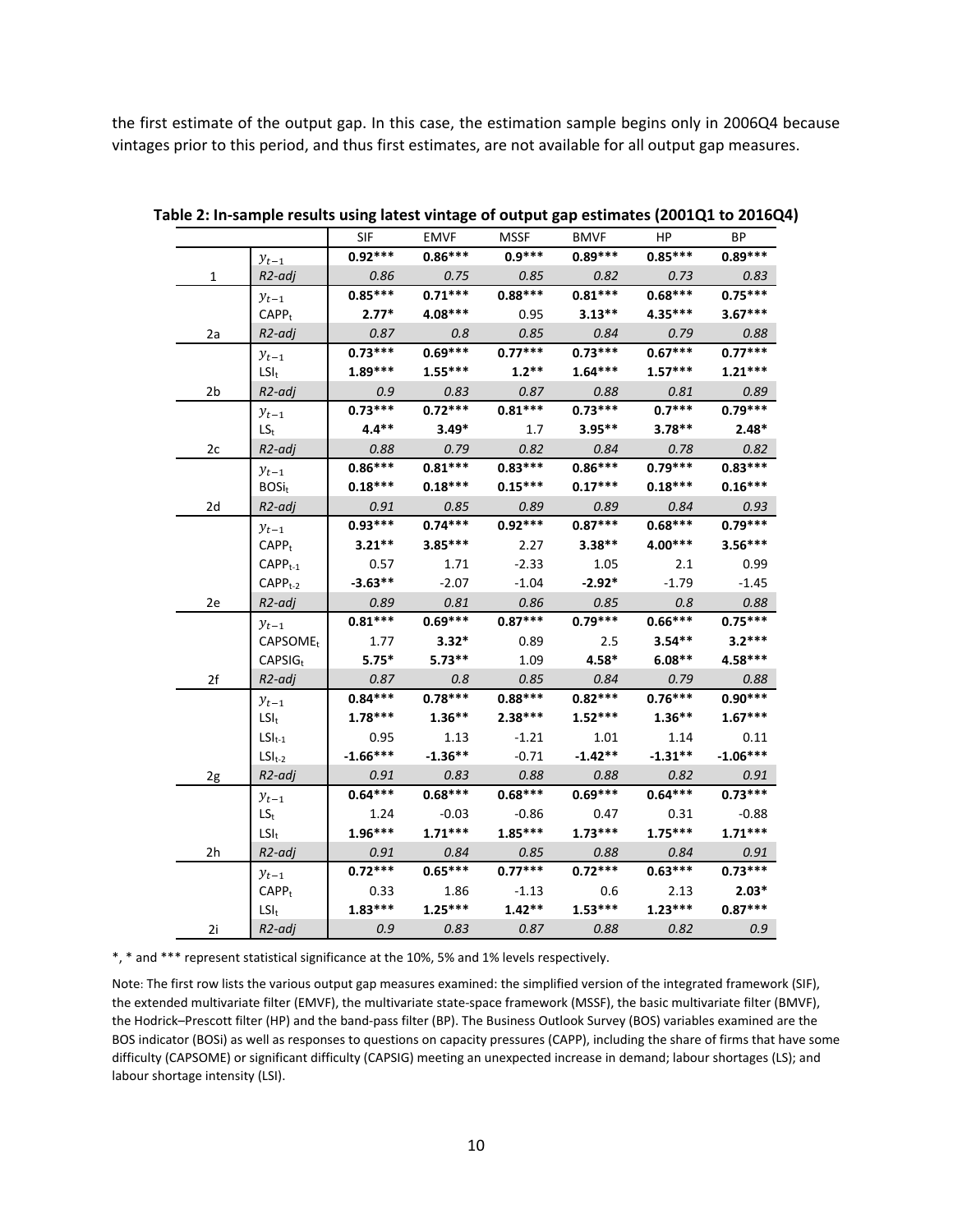|    |                            | SIF        | EMVFM     | MSSF      | <b>BMVF</b> | HP.        | BP         |
|----|----------------------------|------------|-----------|-----------|-------------|------------|------------|
|    | $y_{t-1,t}$                | $0.75***$  | $0.87***$ | $0.91***$ | $0.86***$   | $0.77***$  | $0.88***$  |
| 3  | R2-adi                     | 0.54       | 0.75      | 0.84      | 0.74        | 0.59       | 0.76       |
|    | $y_{t-1,t}$                | $0.69***$  | $0.7***$  | $0.86***$ | $0.73***$   | $0.59***$  | $0.7***$   |
|    | $CAPF_t$                   | 1.36       | $3.2**$   | 1.24      | $2.92*$     | $2.91**$   | $2.49**$   |
| 4a | R2-adj                     | 0.54       | 0.79      | 0.84      | 0.77        | 0.65       | 0.81       |
|    | $y_{t-1,t}$                | $0.57***$  | $0.66***$ | $0.74***$ | $0.73***$   | $0.59***$  | $0.66***$  |
|    | $LSI_t$                    | 1.21       | $1.36***$ | $1.2**$   | $1.15***$   | $1.06***$  | $0.92***$  |
| 4b | R2-adj                     | 0.57       | 0.84      | 0.88      | 0.81        | 0.71       | 0.84       |
|    | $y_{t-1,t}$                | $0.76***$  | $0.74***$ | $0.84*$   | $0.73***$   | $0.66***$  | $0.81***$  |
|    | $LS_{t}$                   | $-0.63$    | $2.31*$   | 1.46      | $2.52*$     | $1.86*$    | 0.96       |
| 4c | R2-adj                     | 0.53       | 0.77      | 0.85      | 0.76        | 0.62       | 0.77       |
|    | $y_{t-1,t}$                | $0.54***$  | $0.81***$ | $0.82***$ | $0.85***$   | $0.74***$  | $0.78***$  |
|    | $BOSi_t$                   | $0.18**$   | $0.14***$ | $0.15***$ | $0.12***$   | $0.11***$  | $0.1***$   |
| 4d | R2-adj                     | 0.61       | 0.84      | 0.9       | 0.8         | 0.69       | 0.85       |
|    | $y_{t-1,t}$                | $0.71***$  | $0.73***$ | $0.94***$ | $0.75***$   | $0.58***$  | $0.8***$   |
|    | CAPP <sub>t</sub>          | 2.55       | $2.86*$   | 1.91      | $2.49*$     | $2.44*$    | $2.58***$  |
|    | $CAPPt-1$                  | 0.65       | 2.02      | $-1.01$   | 2.19        | 2.11       | 0.85       |
|    | $CAPPt-2$                  | $-3.28$    | $-2.26$   | $-1.74$   | $-2$        | $-1.56$    | $-2.12**$  |
| 4e | R2-adj                     | 0.55       | 0.8       | 0.85      | 0.78        | 0.67       | 0.84       |
|    | $y_{t-1,t}$                | $0.69***$  | $0.69***$ | $0.87***$ | $0.71***$   | $0.59***$  | $0.7***$   |
|    | CAPSOME <sub>t</sub>       | 1.75       | $2.8*$    | 1.38      | 2.36        | $2.83*$    | $2.83***$  |
|    | $CAPSIG_t$                 | 0.65       | $4.05*$   | 0.67      | $4.24*$     | 3.05       | 1.93       |
| 4f | R2-adj                     | 0.53       | 0.79      | 0.84      | 0.77        | 0.64       | 0.81       |
|    | $y_{t-1,t}$                | $0.60***$  | $0.77***$ | $0.92***$ | $0.83***$   | $0.65***$  | $0.79***$  |
|    | $LSI_t$                    | 0.75       | $1.13***$ | $2.47***$ | 0.78        | 0.36       | $0.69**$   |
|    | $LSI_{t-1}$                | $3.19***$  | 1.16      | $-1.16$   | $1.65***$   | $1.84***$  | $1.06**$   |
|    | $LSI_{t-2}$                | $-3.17***$ | $-1.34**$ | $-0.99*$  | $-1.67**$   | $-1.34***$ | $-1.19***$ |
| 4g | R <sub>2</sub> -adj        | 0.67       | 0.86      | 0.91      | 0.83        | 0.74       | 0.87       |
|    | $y_{t-1,t}$                | $0.44**$   | $0.67***$ | $0.76***$ | $0.73***$   | $0.6***$   | $0.68***$  |
|    | $\mathsf{LS}_{\mathsf{t}}$ | $-5.63$    | $-0.68$   | $-0.76$   | $-0.26$     | $-0.72$    | $-1.16$    |
|    | $LSI_t$                    | $3.1**$    | $1.5***$  | $1.33**$  | $1.2**$     | $1.22**$   | $1.18***$  |
| 4h | R <sub>2</sub> -adj        | 0.63       | 0.84      | 0.87      | 0.8         | 0.7        | 0.85       |
|    | $y_{t-1,t}$                | $0.58***$  | $0.65***$ | $0.76***$ | $0.72***$   | $0.57***$  | $0.63***$  |
|    | $CAPP_t$                   | $-0.98$    | 0.43      | $-1.14$   | 0.29        | 0.73       | 1.1        |
|    | $LSI_t$                    | 1.45       | $1.29***$ | $1.38***$ | $1.09**$    | $0.93**$   | $0.73**$   |
| 4i | R2-adi                     | 0.56       | 0.84      | 0.87      | 0.8         | 0.7        | 0.84       |

**Table 3: In-sample results using first estimate of output gap estimates (2006Q4 to 2016Q4)**

\*, \* and \*\*\* represent statistical significance at the 10%, 5% and 1% levels respectively.

Note: The first row lists the various output gap measures examined: the simplified version of the integrated framework (SIF), the extended multivariate filter (EMVF), the multivariate state-space framework (MSSF), the basic multivariate filter (BMVF), the Hodrick–Prescott filter (HP) and the band-pass filter (BP). The Business Outlook Survey (BOS) variables examined are the BOS indicator (BOSi) as well as responses to questions on capacity pressures (CAPP), including the share of firms that have some difficulty (CAPSOME) or significant difficulty (CAPSIG) meeting an unexpected increase in demand; labour shortages (LS); and labour shortage intensity (LSI).

Each column represents the results from each equation using a different output gap measure. The first row in **Table 2** and **Table 3** shows the results from the baseline autoregressive equations(1) and (3), which indicate a high degree of persistence in all output gap measures, with the adjusted  $R^2$  ranging from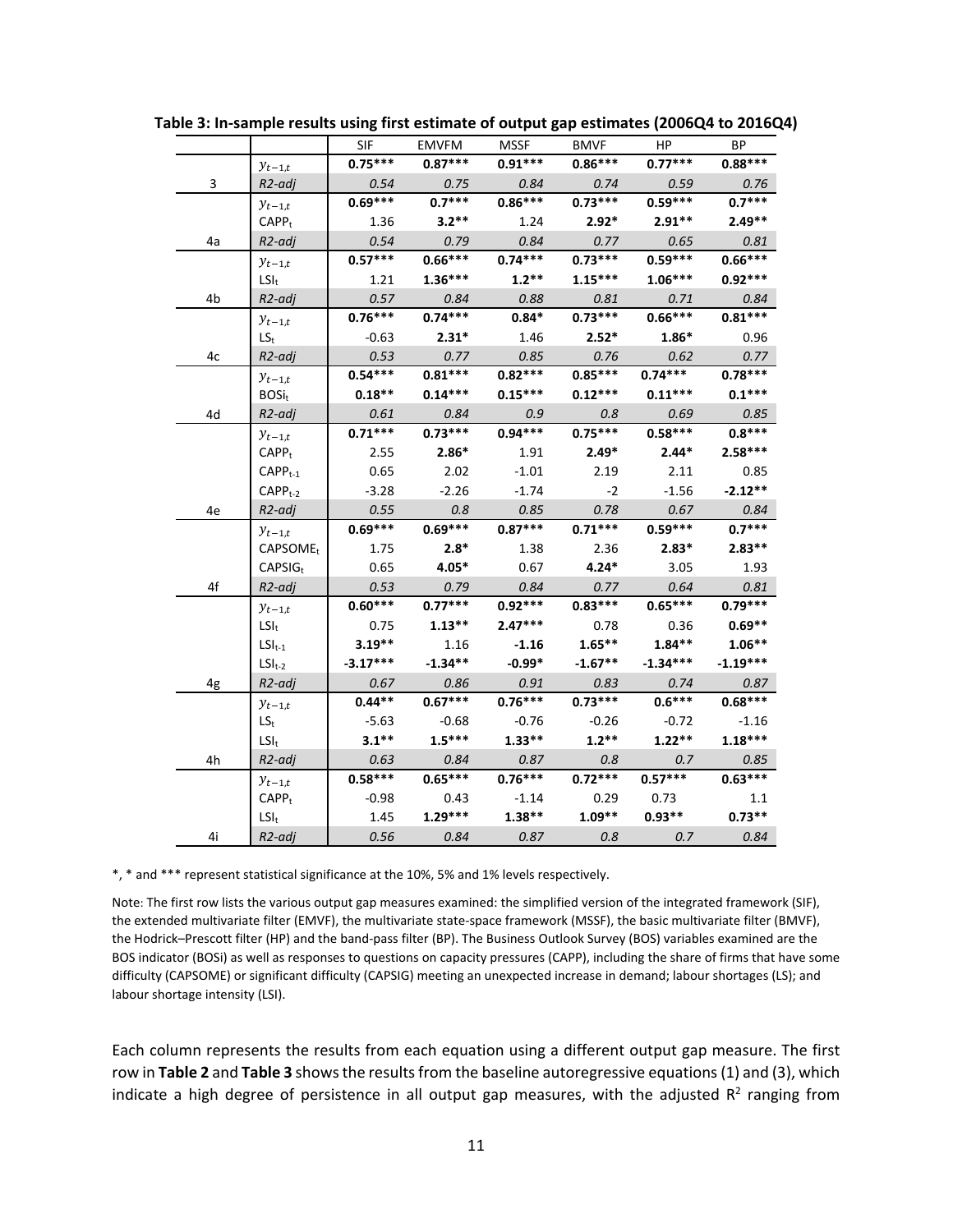50 percent to roughly 85 percent. The rows (2a) to (2i) in **Table 2** (and rows 4a to 4i in **Table 3**) display results when the first equation is augmented with various combinations of the BOS variables—*CAPP*, *LS*, *LSI* and *BOSi*. We also test whether including lags of the BOS variables affects the results, shown in rows 2e and 2g of **Table 2** (rows 4e and 4g in **Table 3**). We further test whether the results differ when *CAPP* is split into two components: the share of firms responding that they would face "some" difficulty meeting an unexpected increase in demand (*CAPSOME*), and the share reporting that they would face "significant" difficulty (*CAPSIG*). These results are shown in row 2f of **Table 2** and row 4f of **Table 3**.

The results suggest that the *CAPP*, *LS*, *LSI* and *BOSi* variables all contain information that is statistically significant for most measures of the output gap when included individually in the equation. Because of the high degree of persistence in the autoregressive component, however, the BOS variables explain only about 5 to 10 percent of the historical variation in the output gap, based on gains in the adjusted  $R^2$ . All survey variables appear to be most informative for the output gap contemporaneously. Splitting *CAPP* into *CAPSOME* and *CAPSIG* does not generally improve the fit of the equation but reveals a larger coefficient and often higher statistical significance for *CAPSIG*, although this applies mainly to the final output gap estimates. Among the three BOS capacity measures, the *LSI* tends to improve the in-sample fit the most and renders both *CAPP* and *LS* insignificant when included simultaneously. This result suggests that the variables contain similar information, and that the LSI has the highest signalling power for the output gap among the three BOS capacity measures. Of all the variables, however, *BOSi* appears to generate the best fit across most output gap measures.

For the real-time forecasting exercise, out-of-sample nowcasts are produced over the period from 2007Q1 to 2016Q4. Starting with an initial sample window from 2001Q1 to 2006Q4, an output gap nowcast is produced for 2007Q1 from each of the various equations using the data vintage that would have been available in that quarter. The sample window is then expanded by one quarter, and the nowcast shifts forward by one period using the vintage available in 2007Q2 to estimate the equations, and so on. Although the "actual" output gap is unobservable, we take the latest available vintage as the closest approximation to the true value, assuming each revision adds relevant information and hence accuracy improvements. We thus calculate the forecast errors by comparing the nowcasts against the output gap estimates in the latest vintage.<sup>[12](#page-14-0)</sup> Root mean square forecast errors (RMSEs) are constructed from this forecasting exercise for each of the equations (6a) to (6i). Their forecast performance is then compared with that of the baseline equation (5) by examining the ratio of each equation's RMSE relative to that of the baseline in **Chart 6**, with a value below one (depicted by the black line) indicating that the equation outperforms the baseline.

<span id="page-14-0"></span> $12$  Forecast errors are also calculated against the first estimate and eighth revision of each output gap measure. These results are not shown but are available upon request. For the most part, the results for the eighth revision are very similar to those for the latest vintage, supporting the hypothesis in the literature that the data are close to final after eight revisions; the main exception is for the SIF measure, probably because this measure is subject to larger revisions than other measures (see **Chart 1**).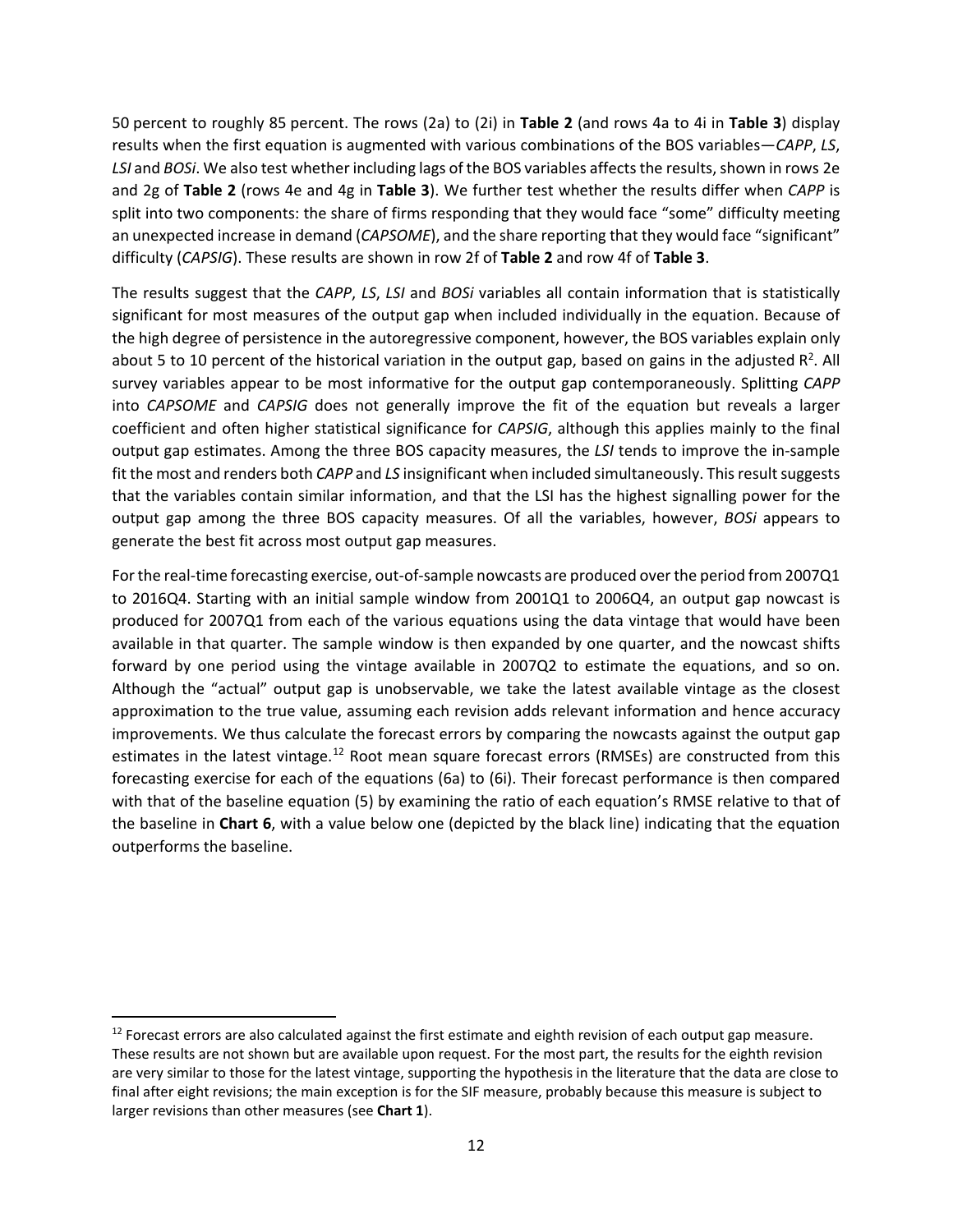#### **Chart 6: Out-of-sample real-time forecast performance of equations with Business Outlook Survey variables relative to baseline equation**



Note: The output gap measures are the simplified version of the integrated framework (SIF), the extended multivariate filter (EMVF), the multivariate state-space framework (MSSF), the basic multivariate filter (BMVF), the Hodrick–Prescott filter (HP) and the band-pass filter (BP). The Business Outlook Survey (BOS) variables examined are the BOS indicator (BOSi) as well as responses to questions on capacity pressures (CAPP), including the share of firms that have some difficulty (CAPSOME) or significant difficulty (CAPSIG) meeting an unexpected increase in demand; labour shortages (LS); and labour shortage intensity (LSI).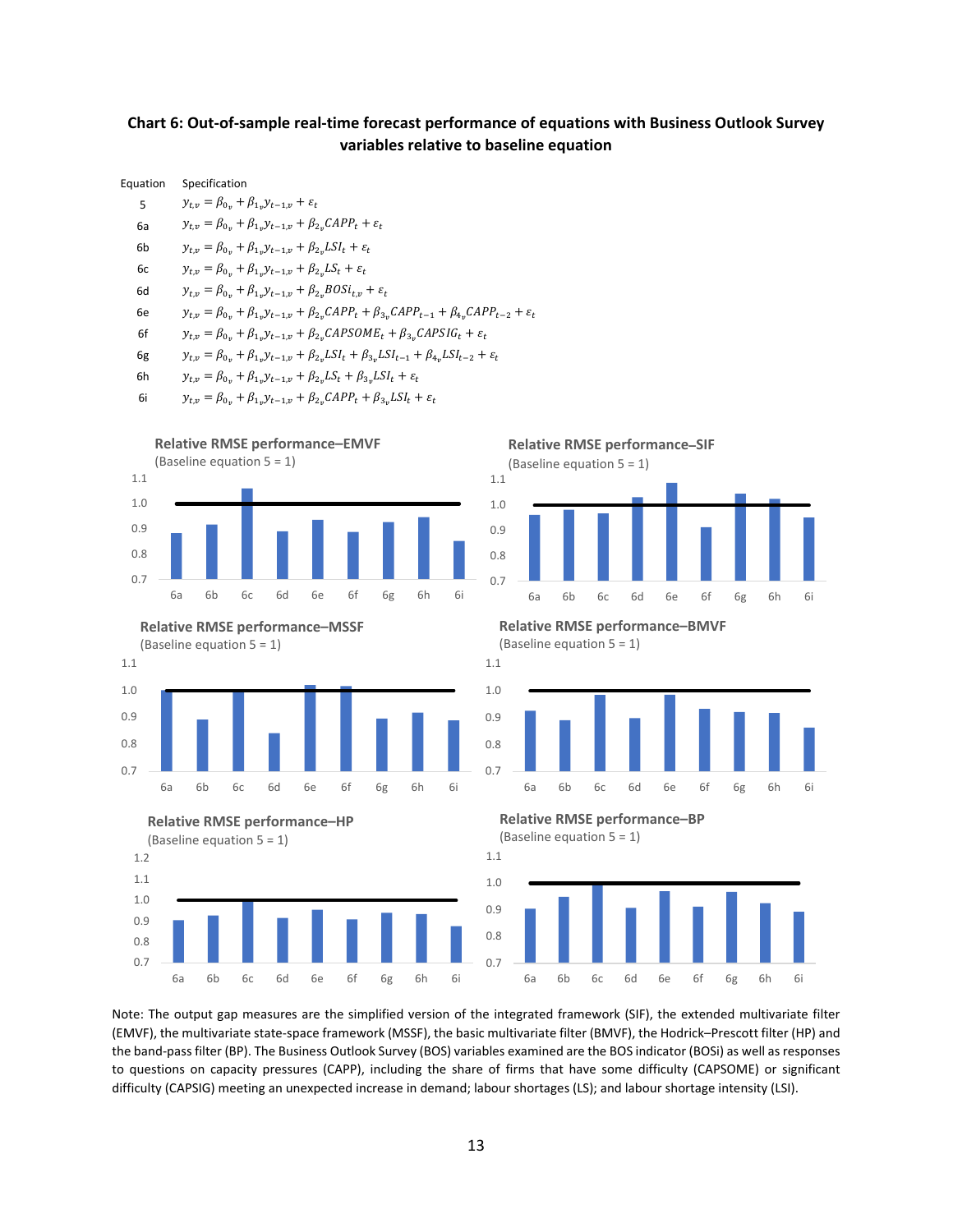The results shown in **Chart 6** suggest that, in most cases, equations including the BOS variables *CAPP* (6a), *LSI* (6b) and *BOSi* (6d) produce superior out-of-sample nowcasts for the output gap, with smaller RMSEs relative to the baseline autoregressive equation. This suggests that information contained in the BOS can be exploited in real time to produce estimates that are closer to the final output gap. Using tests developed by Clark and McCracken (2009), we find that, although not all improvements are statistically significant, the addition of the *BOSi* variable provides significant gains in accuracy across most measures of output gaps.

#### **4.2 Forecasting revisions**

Results for equation (7), in which we assess the information content of the BOS variables for *revisions* in the output gap after eight quarters, are displayed in **Table 4**. For all output gap measures, the percentage of firms that indicate they would have difficulty meeting an unexpected increase in demand (*CAPP)* helps explain future revisions. This is even more evident with the percentage of firms saying they would have serious difficulties (*CAPSIG*); this variable has an even larger coefficient, as shown in equation (7f), which boasts the highest adjusted R<sup>2</sup>. Similarly, the LS and LSI variables are also significant and provide a relatively good fit. While the *BOSi* is significant, it contributes to a more modest increase in the adjusted  $R<sup>2</sup>$ . In almost all cases, adding BOS variables in the equation makes the estimated parameter on the first estimate of the output gap become insignificant. These results suggest that the first estimate of the output gap is informationally inefficient, and that considering firms' responses to the BOS capacity questions may help predict the upcoming revisions after eight quarters.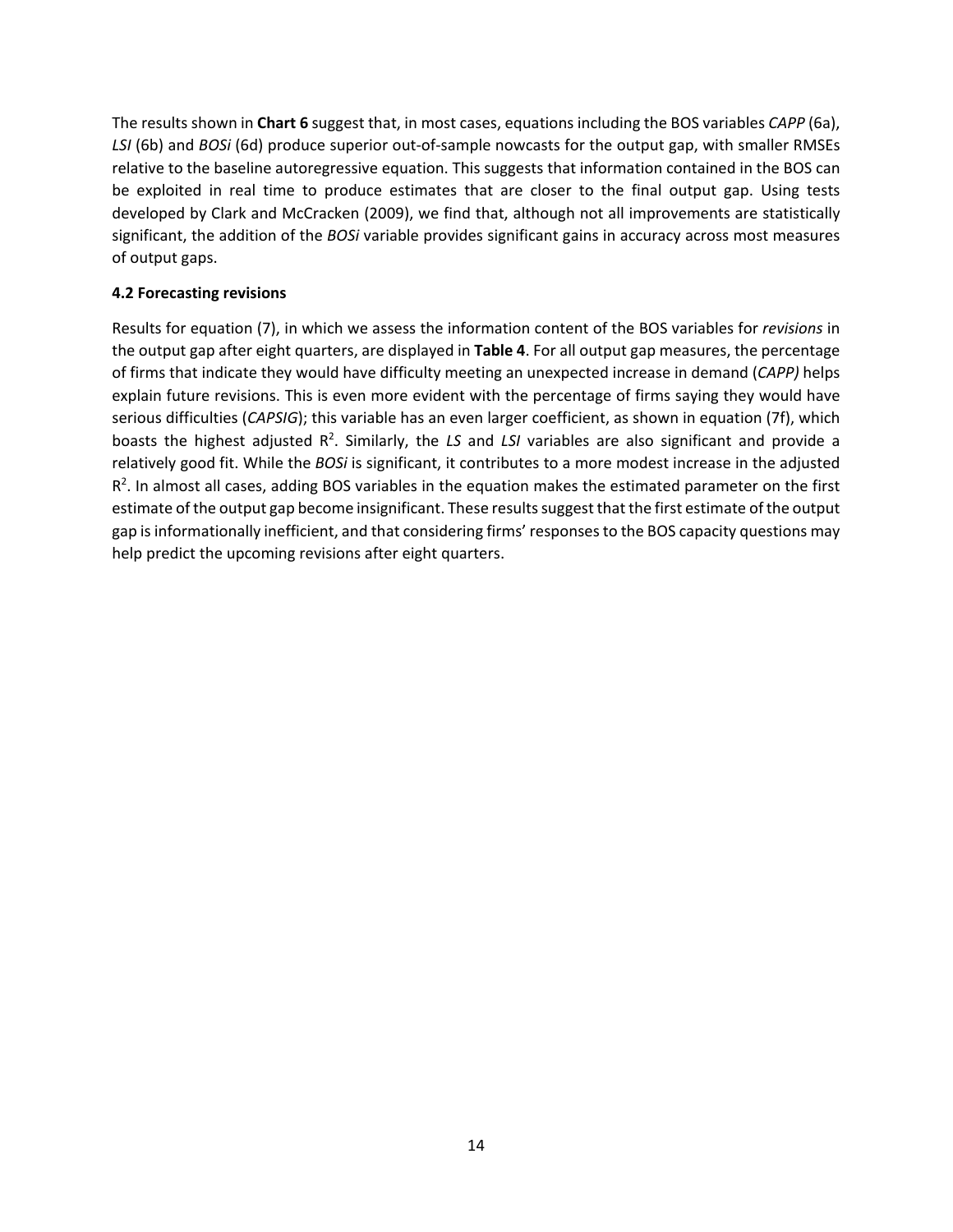|    |                      | SIF              | <b>EMVFM</b> | MSSF      | <b>BMVF</b> | HP.       | BP        |
|----|----------------------|------------------|--------------|-----------|-------------|-----------|-----------|
|    | $y_{t-1,t}$          | $-0.2$           | $0.18**$     | $0.14***$ | $0.32***$   | $0.41***$ | $0.4***$  |
| 7  | R2-adj               | $\boldsymbol{0}$ | 0.08         | 0.14      | 0.21        | 0.21      | 0.2       |
|    | $y_{t-1,t}$          | $-0.6***$        | $-0.08$      | 0.04      | 0.06        | 0.05      | $-0.02$   |
|    | CAPP <sub>t</sub>    | $11.44***$       | 4.49***      | $2.17**$  | $5.11***$   | $5.08***$ | $5.17***$ |
| 7a | R2-adj               | 0.36             | 0.31         | 0.22      | 0.44        | 0.46      | 0.45      |
|    | $y_{t-1,t}$          | $-0.73***$       | $-0.09$      | $-0.03$   | 0.06        | $-0.04$   | $-0.23$   |
|    | $LSI_t$              | $3.9***$         | $1.47***$    | $1.17***$ | $1.89***$   | $1.99***$ | $2.29***$ |
| 7b | R <sub>2</sub> -adj  | 0.27             | 0.27         | 0.34      | 0.51        | 0.5       | 0.5       |
|    | $y_{t-1,t}$          | -0.39***         | $-0.08$      | 0.06      | 0.05        | 0.12      | 0.08      |
|    | $LS_{t}$             | $11.97***$       | $4.65***$    | 1.54      | $5.17***$   | 4.66***   | $4.7***$  |
| 7c | R2-adj               | 0.53             | 0.38         | 0.17      | 0.46        | 0.48      | 0.49      |
|    | $y_{t-1,t}$          | $-0.39$          | 0.1          | 0.04      | $0.25***$   | $0.26***$ | 0.2       |
|    | $BOSi_t$             | 0.14             | $0.09**$     | $0.11***$ | $0.16***$   | $0.13***$ | $0.12***$ |
| 7d | R2-adj               | 0.01             | 0.18         | 0.36      | 0.45        | 0.37      | 0.32      |
|    | $y_{t-1,t}$          | $-0.56***$       | $-0.25**$    | 0.04      | $-0.05$     | $-0.12$   | $-0.24*$  |
|    | $CAPP_t$             | $5.13***$        | $3.54***$    | $2.14*$   | $4.16***$   | $3.87***$ | $3.94***$ |
|    | $CAPPt-1$            | $5.44**$         | $2.43*$      | 0.28      | 1.87        | $2.31*$   | $2.47**$  |
|    | $CAPPt-2$            | $5.22**$         | 1.59         | $-0.24$   | 1.29        | 1.45      | $1.94*$   |
| 7e | R2-adj               | 0.55             | 0.42         | 0.18      | 0.47        | 0.53      | 0.58      |
|    | $y_{t-1,t}$          | $-0.5***$        | $-0.12$      | 0.01      | $-0.01$     | 0.07      | 0.05      |
|    | CAPSOME <sub>t</sub> | 2.94             | 1.85         | 1.36      | $2.65***$   | $2.47*$   | 2.11      |
|    | $CAPSIG_t$           | 26.58***         | $10.68***$   | $4.74**$  | $11.69***$  | 9.98***   | 9.97***   |
| 7f | R <sub>2</sub> -adj  | 0.63             | 0.55         | 0.26      | 0.6         | 0.58      | 0.59      |
|    | $y_{t-1,t}$          | $-0.58***$       | $-0.23*$     | $-0.03$   | $-0.01$     | $-0.18$   | $-0.44**$ |
|    | $LSI_t$              | 0.35             | 0.9          | $1.08**$  | $1.63**$    | $1.46**$  | $1.68***$ |
|    | $LSI_{t-1}$          | 1.35             | 0.68         | 0.29      | $-0.08$     | 0.44      | 0.71      |
|    | $LSI_{t-2}$          | 2.29             | 0.48         | $-0.22$   | 0.62        | 0.53      | 0.55      |
| 7g | R <sub>2</sub> -adj  | 0.41             | 0.29         | 0.31      | 0.51        | 0.52      | 0.55      |
|    | $y_{t-1,t}$          | $-0.26$          | $-0.16$      | $-0.03$   | $-0.01$     | $-0.06$   | $-0.2$    |
|    | $LS_t$               | 14.15***         | $3.7***$     | $-0.02$   | $2.8**$     | $2.71**$  | $2.93**$  |
|    | $LSI_t$              | $-1.19$          | 0.73         | $1.18***$ | $1.33***$   | $1.32***$ | $1.47***$ |
| 7h | R <sub>2</sub> -adj  | 0.52             | 0.4          | 0.33      | 0.55        | 0.55      | 0.57      |
|    | $y_{t-1,t}$          | $-0.71***$       | $-0.17$      | $-0.04$   | 0.01        | $-0.11$   | $-0.32**$ |
|    | CAPP <sub>t</sub>    | $8.62***$        | $3.23***$    | 0.56      | 2.39        | $2.82**$  | $3.18**$  |
|    | $LSI_t$              | 1.59             | $0.87*$      | $1.06***$ | $1.39***$   | $1.39***$ | $1.67***$ |
| 7i | R <sub>2</sub> -adj  | 0.37             | 0.34         | 0.33      | 0.53        | 0.55      | 0.56      |

**Table 4: Predicting output gap revisions from first estimate to 8th revision (2006Q4 to 2016Q4)**

\*, \* and \*\*\* represent statistical significance at the 10%, 5% and 1% levels respectively.

Note: The first row lists the various output gap measures examined: the simplified version of the integrated framework (SIF), the extended multivariate filter (EMVF), the multivariate state-space framework (MSSF), the basic multivariate filter (BMVF), the Hodrick–Prescott filter (HP) and the band-pass filter (BP). The Business Outlook Survey (BOS) variables examined are the BOS indicator (BOSi) as well as responses to questions on capacity pressures (CAPP), including the share of firms that have some difficulty (CAPSOME) or significant difficulty (CAPSIG) meeting an unexpected increase in demand; labour shortages (LS); and labour shortage intensity (LSI).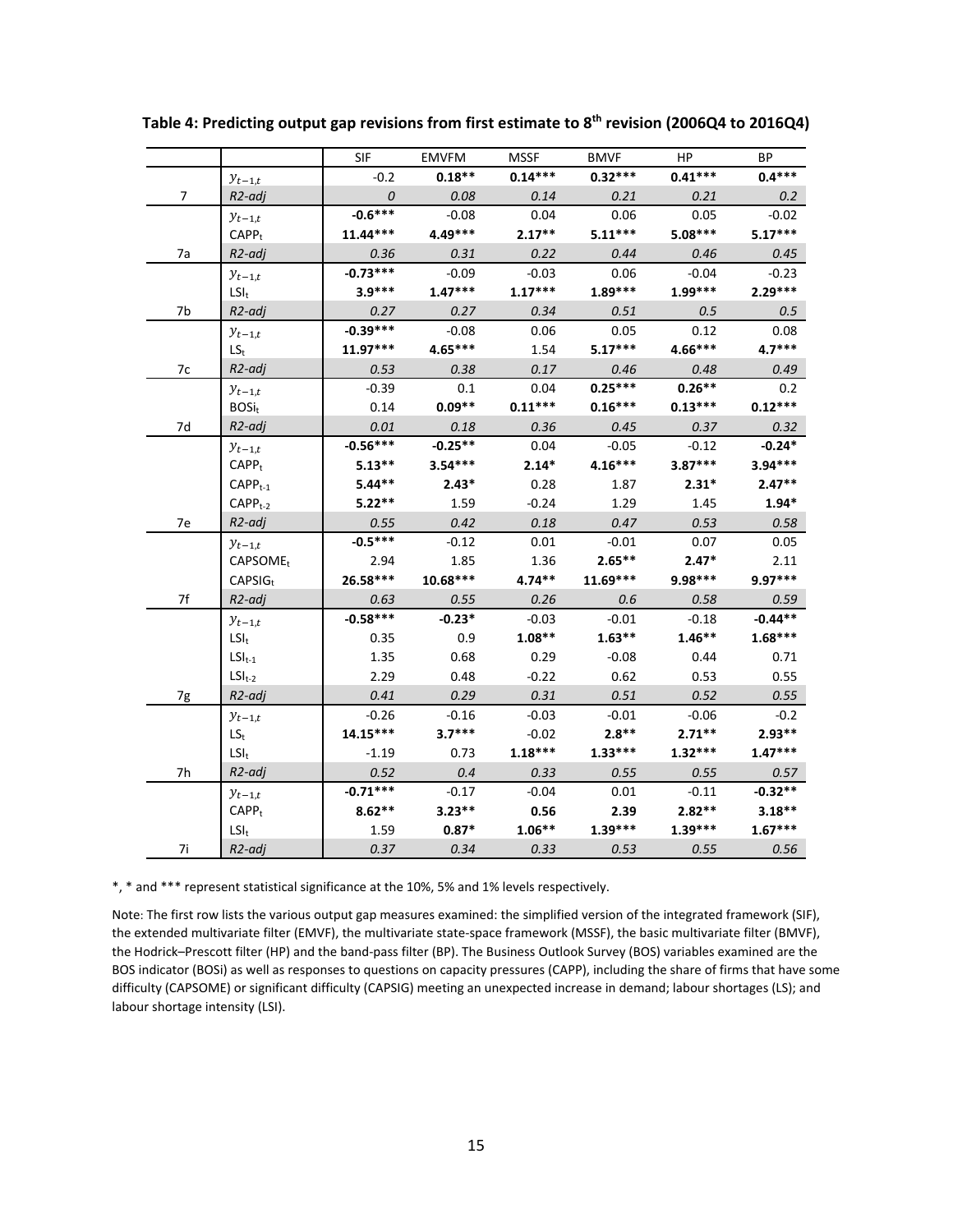#### **4.3 Robustness check: adding control variables**

To verify the robustness of the results presented above, we test whether the BOS remains informative for the output gap after we take into account other relevant variables that would be available in real time. In practice, Bank of Canada staff monitor numerous data releases throughout each quarter that may influence their assessment of the output gap. For example, staff normally formulate their baseline projections for the Canadian economy about four weeks before the release of the *Monetary Policy Report*. At that time, two months of unemployment data are typically available for the first quarter being forecasted. We thus test whether the BOS adds any useful information, over and above what is contained in the data available at that time, that would help improve output gap estimates. The real-time dataset is constructed from historical Statistics Canada data releases stored at the Bank of Canada, as well as the Bank of Canada real-time Staff Economic Projection database described in Champagne, Poulin-Bellisle and Sekkel (2018b).

Using historical vintages from four weeks prior to each *Monetary Policy Report* release as the cut-off point, we test whether BOS variables remain informative after we add various real-time variables *X* to the first, second and third approaches discussed earlier. For the first approach, equations (1) and (2) thus become

$$
y_t = \beta_0 + \beta_1 y_{t-1} + \beta_2 X_t + \varepsilon_t \tag{8}
$$

$$
y_t = \beta_0 + \beta_1 y_{t-1} + \beta_2 X_t + \beta_3 B O S_t + \varepsilon_t.
$$
\n(9)

The unemployment rate is a variable that we expect would provide the most informative signals on the output gap, given that it captures a similar concept of economic slack, with very high rates corresponding to periods of excess capacity and low rates associated with excess demand.<sup>[13](#page-18-0)</sup> Furthermore, because the Labour Force Survey is released on a monthly basis with a short publication lag, two months of data are available for the quarter being nowcasted. We thus average the two months of data to approximate that quarter's unemployment rate.

The in-sample results using the latest available data vintage indicate that the unemployment rate (*UR)*  indeed bears a significant negative relationship with most measures of the output gap contemporaneously—as displayed in the first row of **Table 5**—except for the SIF and MSSF gap measures. Rows 9a to 9d in **Table 5** indicate that for the most part, the BOS variables continue to remain highly significant even after accounting for signals provided by the unemployment rate, and in some cases render the unemployment rate insignificant. As before, of all the BOS variables, including the *BOSi* tends to improve the equation fit the most.

<span id="page-18-0"></span><sup>&</sup>lt;sup>13</sup> Other real-time monthly variables tested include the exchange rate, the Bank of Canada commodity price index GDP at basic prices, and exports. The results with these variables were generally worse than those that include the unemployment rate and are thus not shown. Because of the longer publication lag, GDP at basic prices data are not available for the quarter being nowcasted at the cut-off time, which makes this variable less informative in practice for forecasting in real time.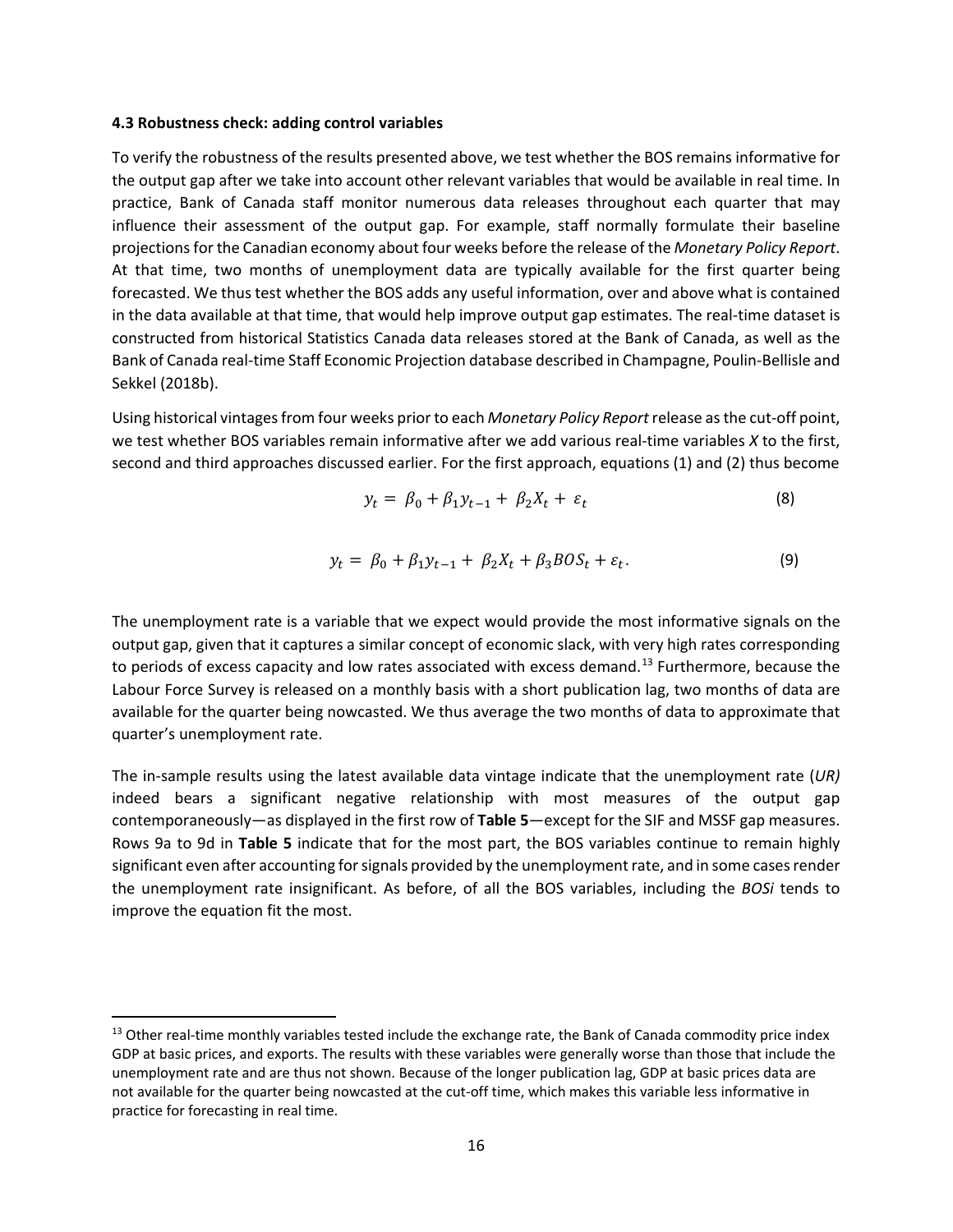|    |                   | <b>SIF</b> | <b>EMVF</b> | <b>MSSF</b> | <b>BMVF</b> | HP.        | BP.        |
|----|-------------------|------------|-------------|-------------|-------------|------------|------------|
|    | $y_{t-1}$         | $0.88***$  | $0.51***$   | $0.93***$   | $0.74***$   | $0.55***$  | $0.76***$  |
|    | $UR_t$            | $-0.16$    | $-0.78***$  | 0.09        | $-0.44**$   | $-0.67***$ | $-0.33***$ |
| 8  | R2-adj            | 0.86       | 0.81        | 0.85        | 0.84        | 0.78       | 0.85       |
|    | $y_{t-1}$         | $0.85***$  | $0.5***$    | $0.92***$   | $0.74***$   | $0.52***$  | $0.73***$  |
|    | $UR_t$            | 0.01       | $-0.59***$  | 0.23        | $-0.26$     | $-0.46**$  | $-0.11$    |
|    | CAPP <sub>t</sub> | $2.82**$   | $2.64**$    | 1.79        | $2.31*$     | $3.18***$  | $3.3***$   |
| 9a | R2-adj            | 0.87       | 0.82        | 0.85        | 0.84        | 0.81       | 0.88       |
|    | $y_{t-1}$         | $0.74***$  | $0.5***$    | $0.82***$   | $0.68***$   | $0.53***$  | $0.74***$  |
|    | $UR_t$            | 0.06       | $-0.51***$  | $0.27*$     | $-0.19$     | $-0.39**$  | $-0.08$    |
|    | $LSI_t$           | $1.94***$  | $1.2***$    | $1.43***$   | $1.5***$    | $1.27***$  | $1.12***$  |
| 9b | R2-adj            | 0.9        | 0.85        | 0.87        | 0.88        | 0.83       | 0.89       |
|    | $y_{t-1}$         | $0.47***$  | $0.76***$   | $0.54***$   | $0.68***$   | $0.54***$  | $0.81***$  |
|    | $UR_t$            | $-0.73***$ | $-0.31**$   | $-0.6***$   | $-0.2$      | $-0.51***$ | 0.06       |
|    | $LS_{t}$          | $1.43***$  | 0.32        | 1.19        | $3.89***$   | $3.56***$  | 1.94       |
| 9c | R2-adj            | 0.82       | 0.85        | 0.79        | 0.89        | 0.87       | 0.85       |
|    | $y_{t-1}$         | $0.86***$  | $0.61***$   | $0.89***$   | $0.81***$   | $0.63***$  | $0.79***$  |
|    | $UR_t$            | 0.02       | $-0.45***$  | $0.23*$     | $-0.15$     | $-0.38**$  | $-0.11$    |
|    | $BOSi_t$          | $0.18***$  | $0.15***$   | $0.16***$   | $0.16***$   | $0.16***$  | $0.15***$  |
| 9d | R2-adj            | 0.91       | 0.87        | 0.89        | 0.89        | 0.85       | 0.93       |

### **Table 5: In-sample results using latest vintage of output gap estimates and real-time unemployment rate (2001Q1 to 2016Q4)**

\*, \* and \*\*\* represent statistical significance at the 10%, 5% and 1% levels respectively.

Note: The first row lists the various output gap measures examined: the simplified version of the integrated framework (SIF), the extended multivariate filter (EMVF), the multivariate state-space framework (MSSF), the basic multivariate filter (BMVF), the Hodrick–Prescott filter (HP) and the band-pass filter (BP). The Business Outlook Survey (BOS) variables examined are the BOS indicator (BOSi) as well as responses to questions on capacity pressures (CAPP), labour shortages (LS) and labour shortage intensity (LSI).

Results from real-time nowcasts exploiting information in the unemployment rate show that performance still improves once the BOS variables are included in the equation, based on lower RMSEs shown in **Chart 7**. Including BOS variables improves the nowcasts most for the MSSF output gap measure, especially when using the *BOSi* variable. However, in most cases these forecast improvements are not statistically significant based on Clark and McCracken tests.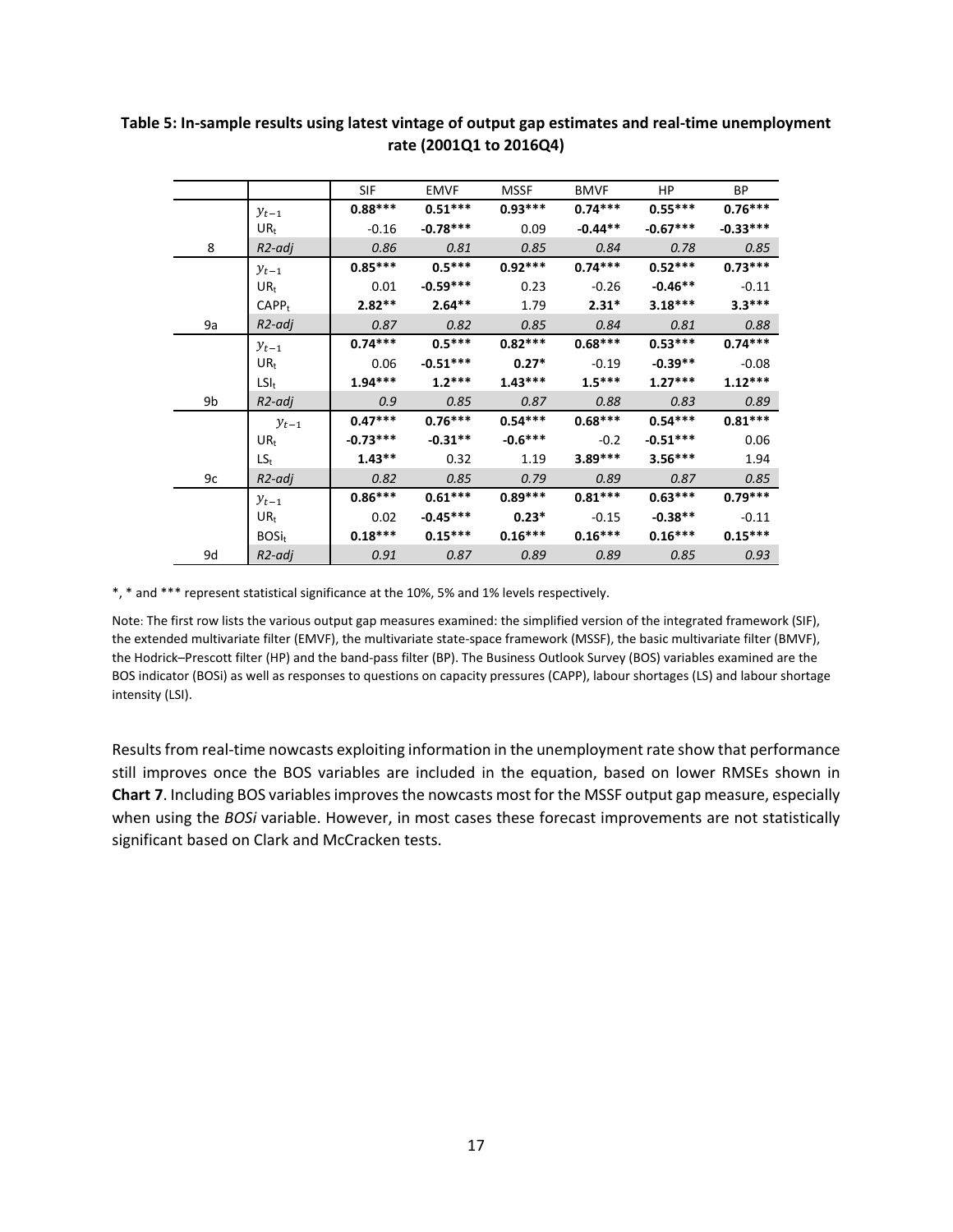#### **Chart 7: Out-of-sample real-time forecast performance of equations with BOS variables relative to a baseline equation including real-time unemployment rate**

| Equation | Specification                                                                                                 |
|----------|---------------------------------------------------------------------------------------------------------------|
| 8        | $y_{t,v} = \beta_{0v} + \beta_{1v} y_{t-1,v} + \beta_{2v} U R_{t,v} + \varepsilon_t$                          |
| 9a       | $y_{t,v} = \beta_{0v} + \beta_{1v} y_{t-1,v} + \beta_{2v} U R_{t,v} + \beta_{3v} CAPP_{t,v} + \varepsilon_t$  |
| 9b       | $y_{t,v} = \beta_{0v} + \beta_{1v} y_{t-1,v} + \beta_{2v} U R_{t,v} + \beta_{3v} L S I_{t,v} + \varepsilon_t$ |
| 9c       | $y_{t,v} = \beta_{0v} + \beta_{1v} y_{t-1,v} + \beta_{2v} U R_{t,v} + \beta_{3v} L S_{t,v} + \varepsilon_t$   |
| 9d       | $y_{t,v} = \beta_{0v} + \beta_{1v} y_{t-1,v} + \beta_{2v} U R_{t,v} + \beta_{3v} BOSi_{t,v} + \varepsilon_t$  |

0.6 0.7 0.8 0.9 1 1.1 9a 9b 9c 9d (Baseline equation 8 = 1) Latest available



**Relative RMSE performance—EMVF**







**Relative RMSE performance—SIF** (Baseline equation 8 = 1)



**Relative RMSE performance—BMVF** (Baseline equation 8 = 1)



**Relative RMSE performance—BP** (Baseline equation 8 = 1)



Note: The output gap measures are the simplified version of the integrated framework (SIF), the extended multivariate filter (EMVF), the multivariate state-space framework (MSSF), the basic multivariate filter (BMVF), the Hodrick–Prescott filter (HP) and the band-pass filter (BP). The Business Outlook Survey (BOS) variables examined are the BOS indicator (BOSi) as well as responses to questions on capacity pressures (CAPP), labour shortages (LS) and labour shortage intensity (LSI).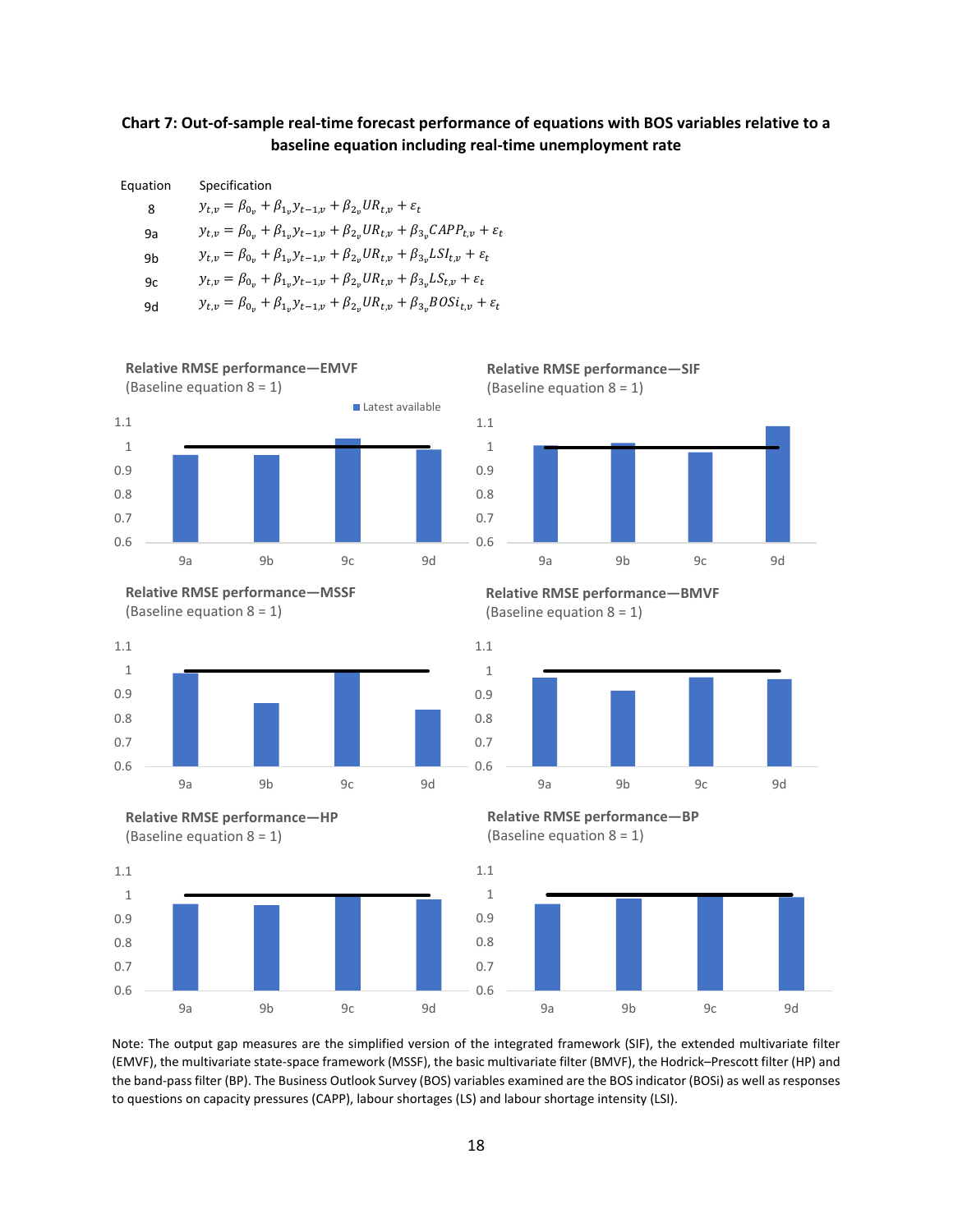# 5. Conclusion

Real-time estimates of the output gap—an unobservable measure—can be obtained using various methods but remain highly uncertain and subject to large revisions.

We find that BOS data provide useful contemporaneous signals for almost all model-based output gap estimates used by the Bank of Canada, namely (i) responses to the questions on the ability to meet an unexpected increase in demand (*CAPP*) and on labour shortages (*LS, LSI*), and (ii) a summary measure of survey responses (*BOSi*). Using the BOS indicator (*BOSi)* tends to produce nowcasts that are closest to the final output gap estimates. This suggests that information contained in the BOS can be exploited to refine the Bank's assessment of the current state of the economy when monetary policy decisions are being made. This is also supported by results indicating that BOS variables have significant information content for predicting future revisions to output gap estimates.

Our findings support the conclusion of Champagne, Poulin-Belisle and Sekkel (2018a) that using BOS information may have helped improve the revision properties of the Bank's judgment-based staff estimates of the output gap since the early 2000s. Although the true output gap remains unknown, our results provide a framework for incorporating BOS data more systematically to produce output gap estimates that are significantly closer to the final estimates, thus improving their reliability in real time. Including BOS variables continues to produce superior output gap nowcasts even after accounting for other variablesthat are available to policy-makers in real time, although the gains in forecast accuracy are not statistically significant.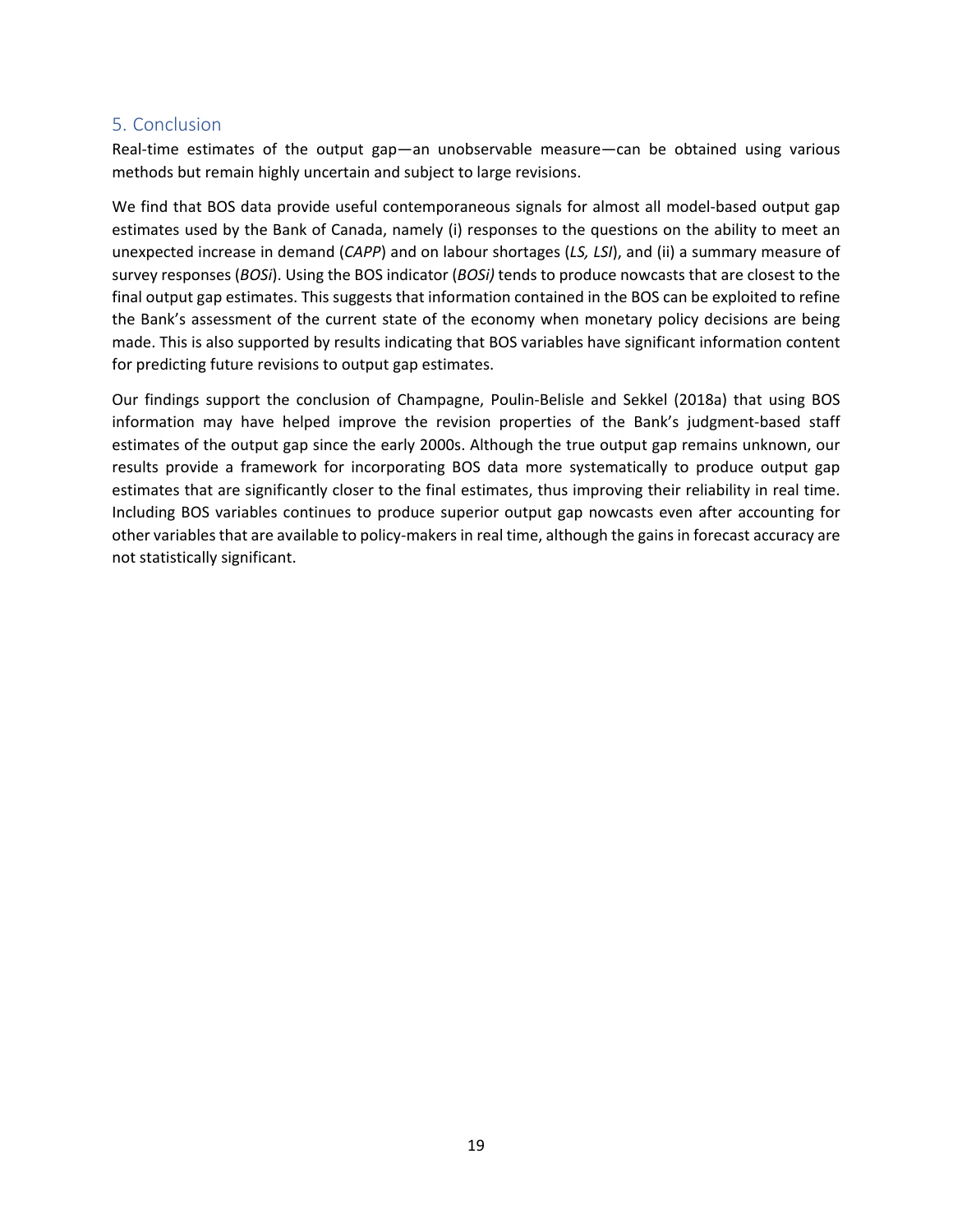#### References

Amirault, D., N. Rai, and L. Martin. Forthcoming. "A Reference Guide for the Business Outlook Survey." Bank of Canada Staff Discussion Paper.

Bank of Canada. 2015. ["Backgrounder on the Question in the Business Outlook Survey Concerning the](https://www.bankofcanada.ca/wp-content/uploads/2015/04/backgrounder-question-bos-intensity-labour-shortages.pdf)  [Intensity of Labour Shortages.](https://www.bankofcanada.ca/wp-content/uploads/2015/04/backgrounder-question-bos-intensity-labour-shortages.pdf)" April 6.

Bank of Canada. 2018. *[Business Outlook Survey –](https://www.bankofcanada.ca/2018/06/business-outlook-survey-summer-2018/) Summer 2018*.

Blagrave, P., R. Garcia-Saltos, D. Laxton and F. Zhang. 2015. ["A Simple Multivariate Filter for Estimating](https://www.imf.org/en/Publications/WP/Issues/2016/12/31/A-Simple-Multivariate-Filter-for-Estimating-Potential-Output-42852)  [Potential Output.](https://www.imf.org/en/Publications/WP/Issues/2016/12/31/A-Simple-Multivariate-Filter-for-Estimating-Potential-Output-42852)" International Monetary Fund Working Paper 15/79.

Butler, L. 1996. "The Bank of Canada's New Quarterly Projection Model, Part 4. A Semi-Structural Method to Estimate Potential Output: Combining Economic Theory with a Time-Series Filter." Bank of Canada Staff Technical Report No. 77.

Cayen, J.-P. and S. van Norden. 2005. "The Reliability of Canadian Output-Gap Estimates." *North American Journal of Economics and Finance* 16 (3): 373–393.

Champagne, J., G. Poulin-Bellisle and R. Sekkel. 2018a. ["The Real-Time Properties of the Bank of Canada's](https://onlinelibrary.wiley.com/doi/full/10.1111/jmcb.12493)  [Staff Output Gap Estimates.](https://onlinelibrary.wiley.com/doi/full/10.1111/jmcb.12493)" *Journal of Money, Credit and Banking* 50 (6): 1167–1188.

Champagne, J., G. Poulin-Bellisle and R. Sekkel. 2018b. ["Evaluating the Bank of Canada Staff Economic](https://www.bankofcanada.ca/wp-content/uploads/2018/10/swp2018-52.pdf)  [Projections Using a New Database of Real-Time Data and Forecasts.](https://www.bankofcanada.ca/wp-content/uploads/2018/10/swp2018-52.pdf)" Bank of Canada Staff Working Paper No. 2018-52.

Christiano, L. J. and T. J. Fitzgerald. 2003. "The Band Pass Filter." *International Economic Review* 44 (2): 435–465.

Clark, T. E. and M. W. McCracken. 2009. "Tests of Equal Predictive Ability with Real-Time Data." *Journal of Business & Economic Statistics* 27 (4): 441–454.

Cooley, T. F., G. D. Hansen and E. C. Prescott. 1995. "Equilibrium Business Cycles with Idle Resources and Variable Capacity Utilization." *Economic Theory* 6 (1): 35–49.

Galimberti, J. K. and M.L. Moura. 2016. "Improving the Reliability of Real-time Output Gap Estimates Using Survey Forecasts." *International Journal of Forecasting* 32 (2): 358–373.

Graff, M. and J.-E. Sturm. 2012. "The Information Content of Capacity Utilization Rates for Output Gap Estimates." *CESifo Economic Studies* 58 (1): 220–251.

Griffin, J. M. 1971. *Capacity Measurement in Petroleum Refining: A Process Analysis Approach to the Joint Product Case.* Heath Lexington Books.

Grigoli, F., A. Herman, A. J. Swiston and G. Di Bella. 2015. "Output Gap Uncertainty and Real-Time Monetary Policy." International Monetary Fund Working Paper No. 15/14.

Hodrick, R. and E. C. Prescott. 1997. "Postwar U.S. Business Cycles: An Empirical Investigation." *Journal of Money, Credit, and Banking* 29 (1): 1–16.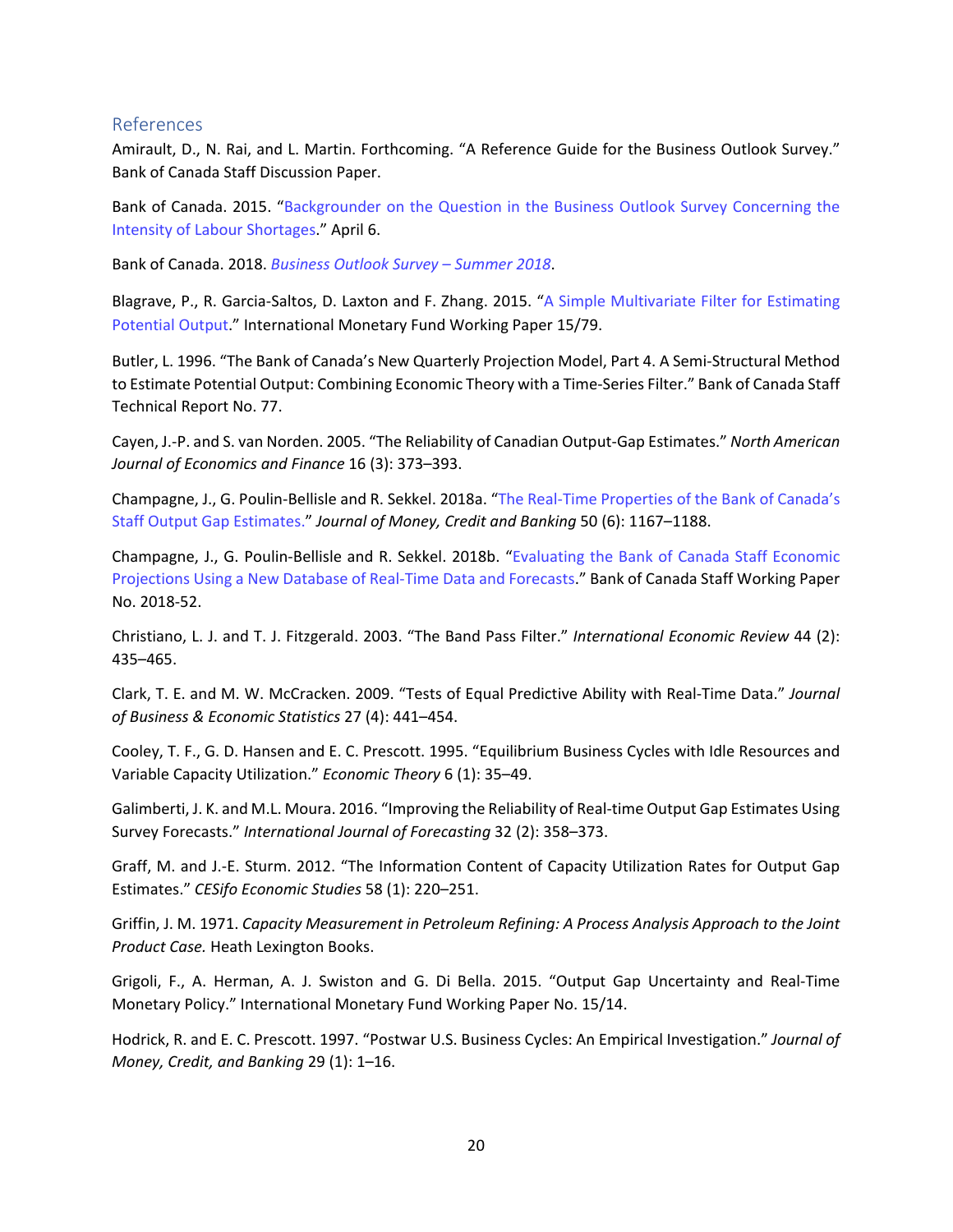Jacobs, J.P.A.M. and J.-E. Sturm. 2004. "Do Ifo Indicators Help Explain Revisions in German Industrial Production?" CESifo Working paper No. 1205.

Jacobs, J.P.A.M. and J.-E. Sturm. 2009. "The Information Content of KOF Indicators on Swiss Current Account Data Revisions." *Journal of Business Cycle Measurement and Analysis* 4 (2): 161–181.

Jenkins, P. and D. Longworth. 2002. "Monetary Policy and Uncertainty." *Bank of Canada Review* (Summer): 3–10.

Kaufmann, D. and R. Scheufele. 2017. "Business Tendency Surveys and Macroeconomic Fluctuations." *International Journal of Forecasting* 33 (4): 878–893.

Klein, L. R. and V. Long. 1973. "Capacity Utilization: Concept, Measurement, and Recent Estimates." *Brookings Papers on Economic Activity* 3: 743–756.

Koenig, E. F., S. Dolmas and J. Piger. 2003. "The Use and Abuse of Real-Time Data in Economic Forecasting." *The Review of Economics and Statistics* 85 (3): 618–628.

Malenbaum, H. 1969. "Capacity Balance in the Chemical Industry," in Lawrence R. Klen (ed.), *Essays in Econometrics,* Vol. 2 (University of Pennsylvania, Economics Research Unit, 1969).

Marcellino, M. and A. Musso. 2011. "The Reliability of Real-Time Estimates of the Euro Area Output Gap." *Economic Modelling* 28 (4): 1842–1856.

Martin, M. and C. Papile. 2004. "The Bank of Canada's Business Outlook Survey: An Assessment." Bank of Canada Staff Working Paper No. 2004-15.

Orphanides, A. and S. van Norden. 2002. "The Unreliability of Output-Gap Estimates in Real Time." *Review of Economics and Statistics* 84 (4): 569–583.

Pichette, L., M. Bernier and M.-N. Robitaille. 2018. "An Alternative Estimate of Canadian Potential Output: The Multivariate State-Space Framework." Bank of Canada Staff Discussion Paper No. 2018-14.

Pichette, L. and L. Rennison. 2011. "Extracting Information from the Business Outlook Survey: A Principal-Component Approach." *Bank of Canada Review* (Autumn): 21–28.

Pichette, L. and M.-N. Robitaille. 2017. "Assessing the Business Outlook Survey Indicator Using Real-time Data." Bank of Canada Staff Discussion Paper No. 2017-5.

Pichette, L., M.-N. Robitaille, M. Salameh and P. St-Amant. 2019. "Dismiss the Output Gaps? To Use with Caution Given Their Limitations." *Economic Modelling* 76: 199–215.

Pichette, L., P. St-Amant, B. Tomlin and K. Anoma. 2015. "Measuring Potential Output at the Bank of Canada: The Extended Multivariate Filter and the Integrated Framework." Bank of Canada Staff Discussion Paper No. 2015-1.

Stark, T. and D. Croushore. 2002. "Forecasting with a Real-Time Data Set for Macroeconomists." *Journal of Macroeconomics* 24 (4): 507–531.

Stock, J. H. and M. W. Watson. 1999. "Forecasting Inflation." *Journal of Monetary Economics* 44 (2): 293- 335.